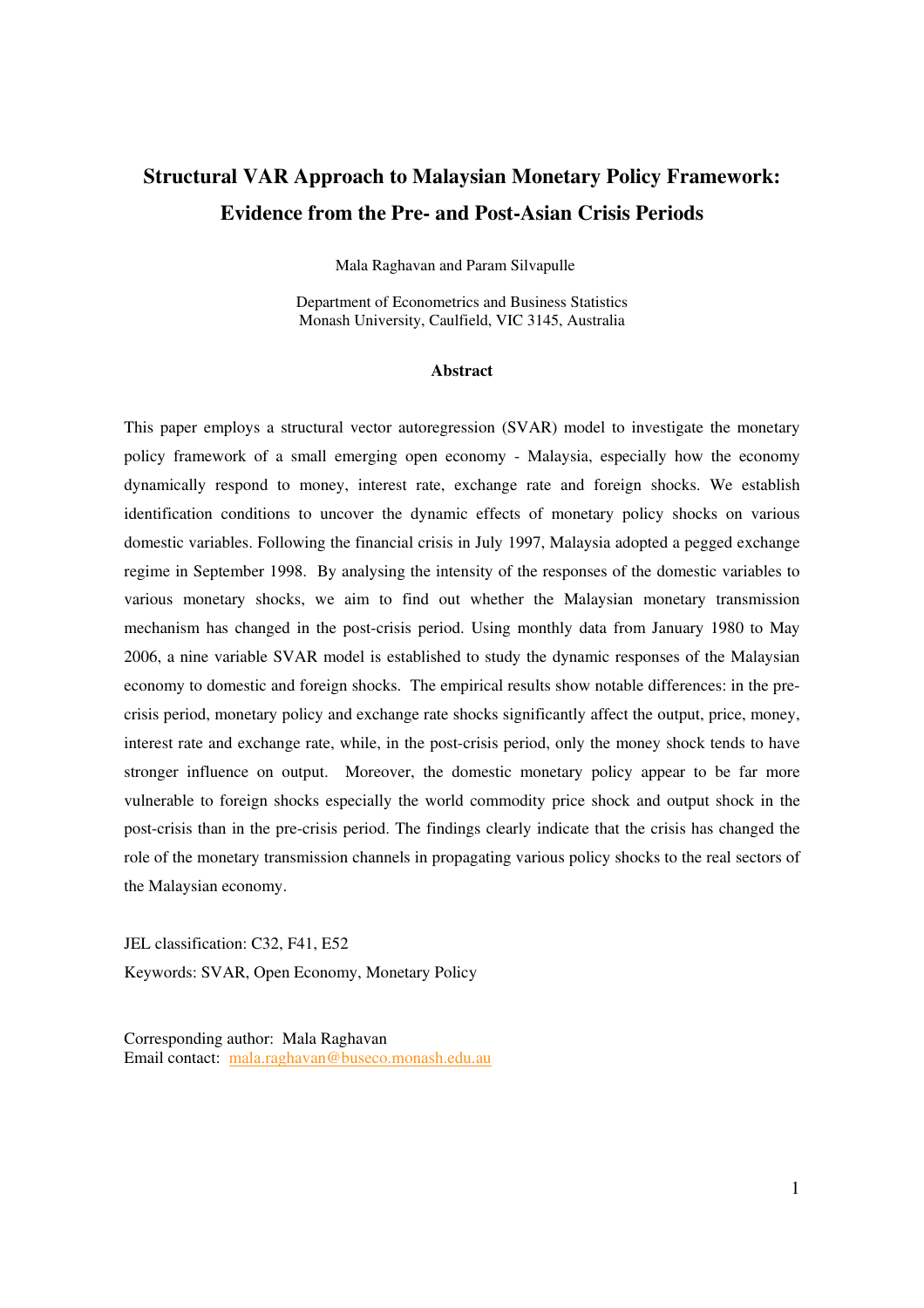## **1. Introduction**

In the economic literature, monetary policy is seen as a stabilization policy instrument to steer the economy in the direction of achieving sustainable economic growth and price stability. Though the overriding objective of monetary policy is to focus on price stability and economic growth, the impact of this policy is always felt throughout the economy, especially in the short run, on monetary aggregates, interest rates and exchange rates which eventually affect the financial markets, economic activities and price levels in the economy.

The efficacy of the monetary policy depends on the ability of policy makers to make an accurate assessment of the timing and the effect of the policy on economic activities and prices. Therefore, to shove monetary policy with the appropriate force and in the right direction policy makers need to have a clear understanding of the propagation mechanism of the monetary policy shock and the relative importance of the various channels, namely money, interest rates and exchange rates in affecting the real sectors of the economy. See, for example, Kuttner and Mosser (2002) and Clinton and Engert (2000) for details.

This paper uses a structural vector autoregression (SVAR) methodology to model the monetary policy framework of a small emerging open economy - Malaysia. The SVAR methodology is very flexible as it can accommodate various relationships among macroeconomic variables inferred from economic theories and stylised facts, which in turn allow us to identify the orthogonal monetary shocks (see Bernanke (1986), Sims (1986) and Blanchard and Watson (1986)). We establish the necessary identification conditions to uncover the Malaysian monetary and exchange rate shocks and subsequently assess the effectiveness of monetary policy and the various transmission channels in affecting the price levels and the economic activities.

Since the 1980's, due to liberalization and globalization processes, the emerging Malaysian economy along with its neighbours witnessed widespread changes in its conduct of monetary policy and the choice of monetary policy regimes (see for example Tseng and Corker (1991), Dekle and Pradhan (1997), Athukorala (2001), McCauley (2006) and Umezaki (2006)). The monetary policy regime is characterized by the degree of autonomy in the conduct of monetary policy, the choice of exchange rate regime and the degree of international capital mobility.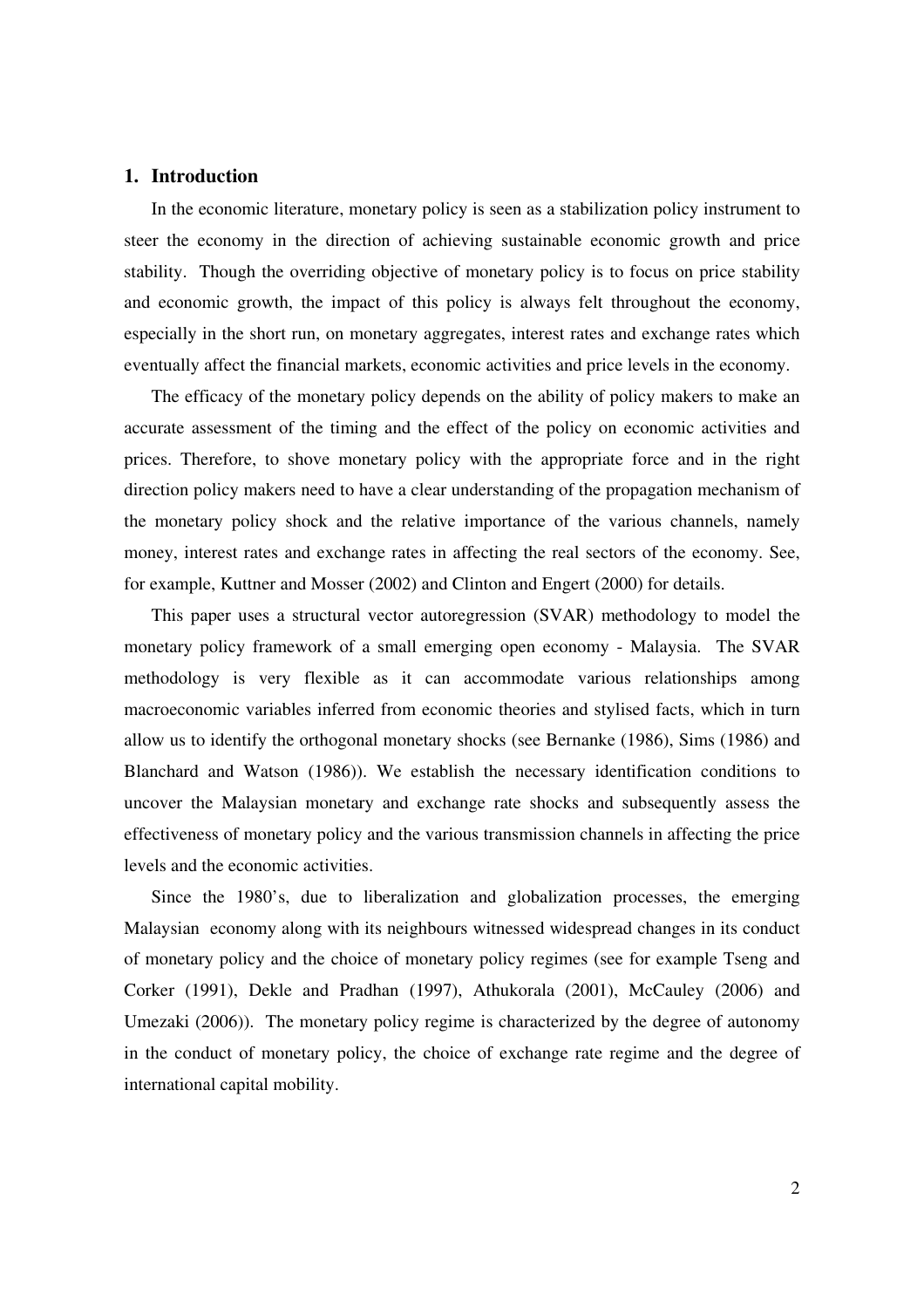In the mid-1997, emerging Southeast East Asian economies experienced a devastating financial crisis which lashed the region and caused a huge financial and economic turmoil in these countries. The volatile short-term capital flows and the excessive volatility of the Ringgit made it impossible for Bank Negara Malaysia (BNM), the Central Bank of Malaysia to influence interest rates based on domestic considerations. Prior to 1997 crisis, BNM was conducting monetary policy based on a certain policy rule, depending not only on inflation and real output but also on foreign interest rates, while maintaining a managed float exchange rate system (see Cheong  $(2004)$  and Umezaki  $(2006)$ ).<sup>1</sup> In September 1998, Malaysia made a controversial decision to implement exchange rate and selective capital control measures to stabilize the depreciating exchange rate and the outflow of short term capital.<sup>2</sup> In view of the changing financial environment and the choice of policy regimes, the Malaysian monetary policy had to adhere to a suitable policy framework so that it can remain as an effective policy in promoting economic growth and maintaining price stability. The evolution of the Malaysian monetary policy framework and its monetary literature is discussed in Section 2 in detail.

In the Malaysian monetary literature, with an exception of Azali and Matthews (1999) and Fung (2002), there were numerous studies that used the standard VAR methodology to study the effects of monetary policy shocks Tang (2006), Ito and Sato (2006), Ibrahim (2005), Raghavan (2004) and Domac (1999). Much of these papers conveniently blamed on the lack of theoretical foundation to identify the Malaysian monetary policy framework and hence used the Choleski's atheoretical approach instead. Azali and Matthews (1999) modeled the Malaysian monetary policy framework using a closed economy SVAR approach, mainly to study the effects of financial liberalization. They used a fully specified macroeconomic model similar to that in Bernanke (1986) to come up with the necessary identifying restrictions in the SVAR model. Fung (2002) used a semi SVAR approach similar as Bernanke and Mihov (1995)'s contemporaneous SVAR model, to study the effects of monetary policy shocks in seven East Asian economies including Malaysia. The U.S. variables were included in the SVAR model as exogenous variables.

<sup>1</sup> Though BNM has paid systematic attention to expected inflation, the policy rule however has been applied rather flexibly due to its vulnerability to foreign shocks.

 $2$  These measures were imposed to give BNM the independence to conduct expansionary monetary policy and the required breathing space to restructure the Malaysian financial and corporate sectors.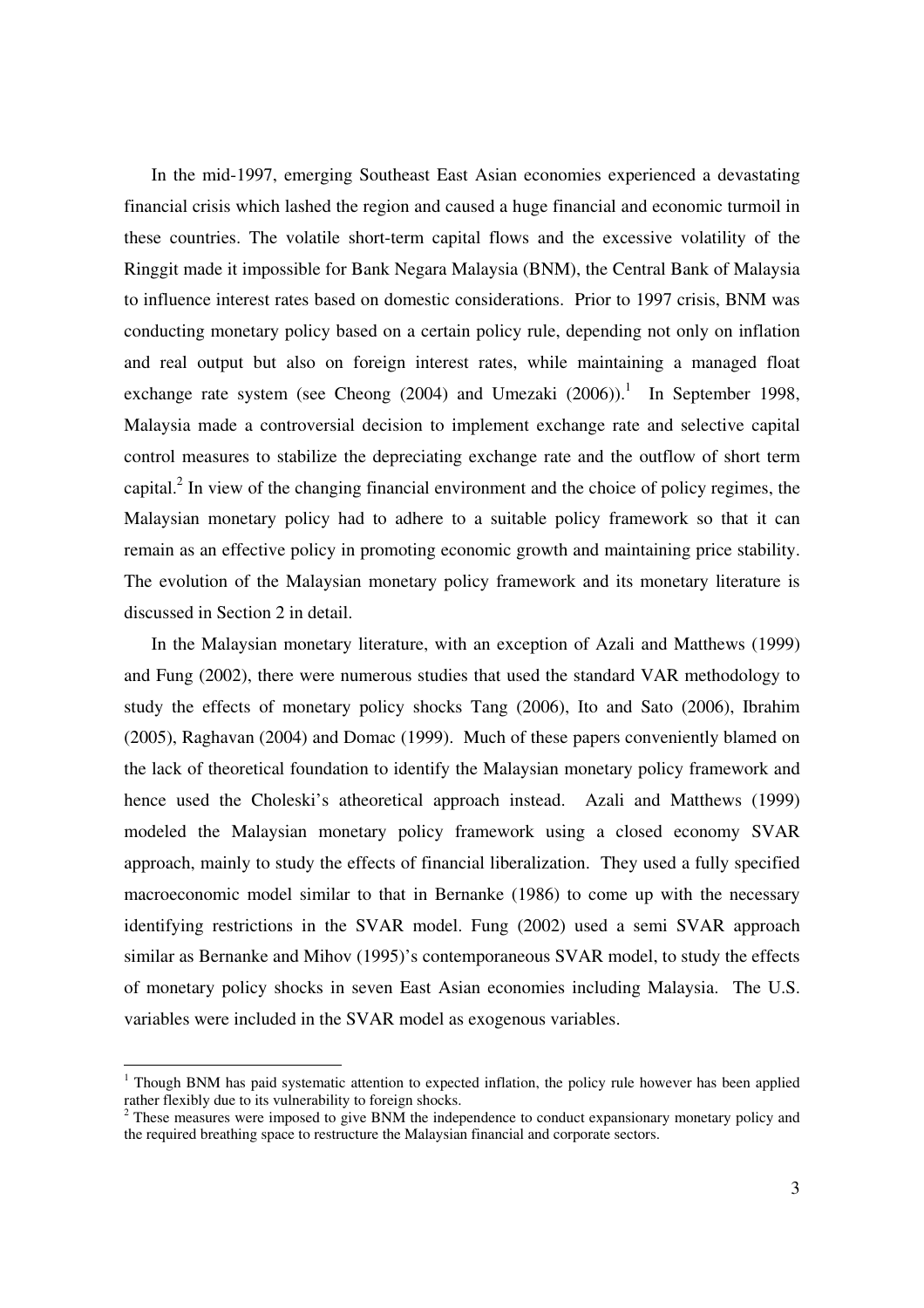In our earlier work Raghavan and Silvapulle (2007), we modelled the Malaysian monetary policy framework using a six-dimensional VAR and the variables are the world commodity price index and five domestic variables that is output, price, money supply, interest rates and exchange rates. The choice of these variables is similar to that in Sims (1992). We have also included three US variables - output, price and interest rates in the SVAR model to control for foreign factors, and these three variables are assumed to be exogenous. Since there is no consensus reached by empirical studies on Malaysian monetary policy on a set of assumptions and or restrictions for identifying various monetary shocks, we used the standard VAR approach and the widely used Choleski's recursive identifying restrictions. Applying this technique led to some economic puzzles in our findings such as price, liquidity and exchange rate puzzles.

In this paper, we attempt to construct an SVAR model that is more representative of the Malaysian monetary policy framework. Our aim is also to overcome the economic puzzles observed by earlier empirical studies. See for example, Azali and Matthews (1999), Fung (2002) and Tang (2006). Using monthly data from January 1980 to May 2006, a ninedimensional SVAR model - which includes both the domestic and foreign variables - was set up to study the dynamic responses of the Malaysian economy to domestic and foreign shocks. Further, to impose the necessary identifying restrictions on the contemporaneous and the lag structure of the SVAR model, we used the results of the existing Malaysian VAR models and the SVAR models of advanced small open economies (see, for example, Cushman and Zha (1997) and Dungey and Pagan (2000)) as guides. The identified SVAR model is then used to evaluate to what extent the 1997 Asian crisis and the subsequent shift from the managed float exchange rate regime to pegged exchange rate system have affected the conduct of monetary policy in Malaysia.<sup>3</sup> By analyzing the intensity of the responses of the various monetary channels to policy shocks, we aim to identify whether the dynamics of the Malaysian monetary transmission mechanism have changed since the crisis. The research finding is expected to provide BNM with valuable insights into identifying the important transmission channels that carry more information about the monetary policy

<sup>&</sup>lt;sup>3</sup> In a floating exchange rate regime, the exchange rate is considered as one of the macroeconomic variables that respond to economic policies, while in a fixed exchange rate regime, policies are assigned to keep the exchange rate at the desired level.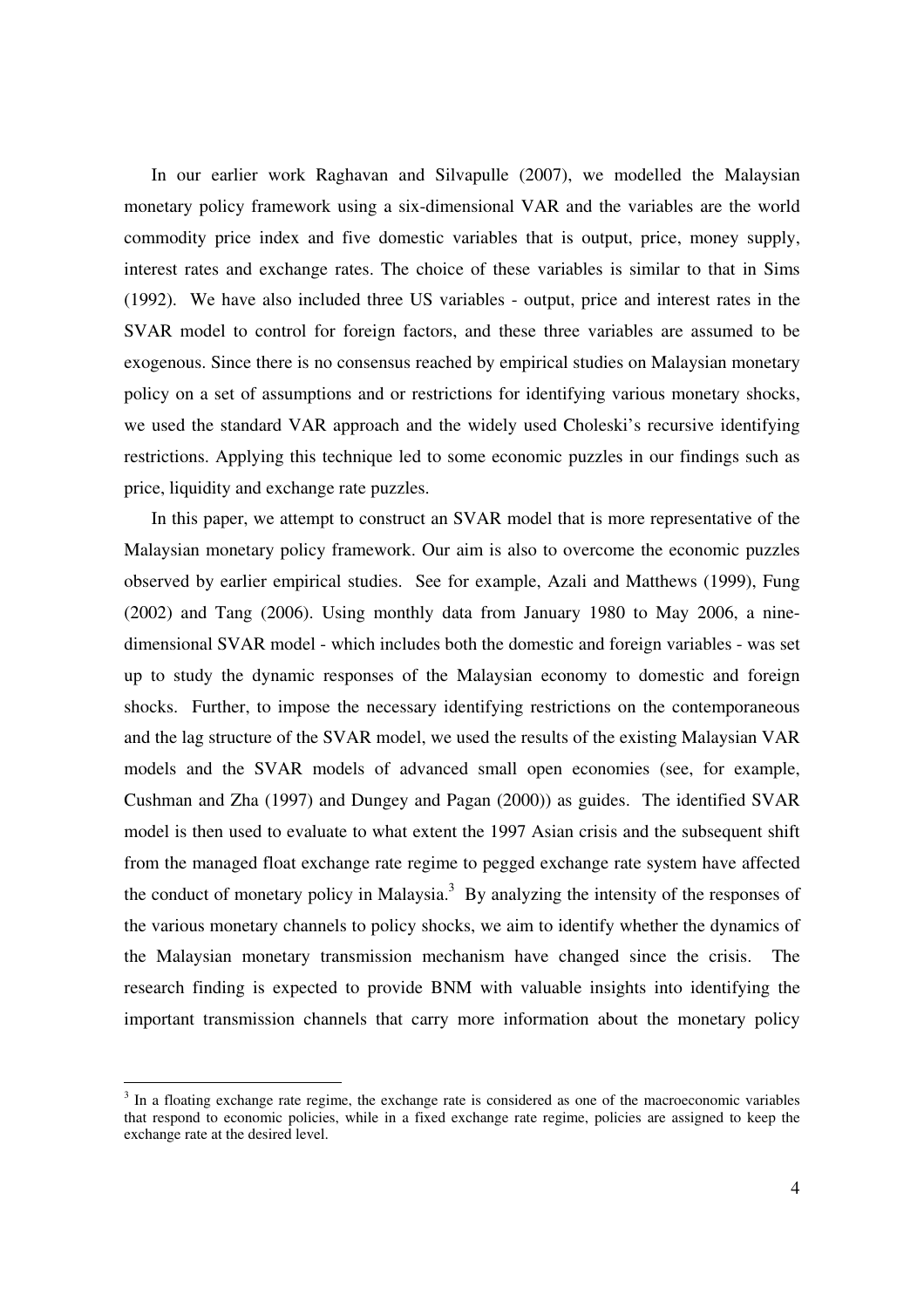shocks. It would also help BNM to influence the appropriate channels to ensure that the monetary policy is effective in achieving economic growth and maintaining price stability.

The paper is organised as follows: Section 2 briefly describes the evolution of the Malaysian monetary policy framework and the existing monetary literature. Section 3 states the SVAR methodology while Section 4 discusses the choice of variables. Section 5 illustrates model and the identification issues and Section 6 reports the empirical data analysis and the empirical findings. Finally Section 7 concludes this paper.

### **2. The Evolution of Malaysian Monetary Policy Framework**

The financial liberalization and globalization processes have opened up new avenues and increased opportunities for financial market developments in Malaysia. However, in the new environment with greater financial integration, strong capital flows and managed floating exchange rate, the effectiveness of monetary policy has often been questioned. Therefore, this section presents an overview of the reform processes and their implications on the Malaysian monetary policy framework.

### **2.1 The Pre-1997 Asian Crisis Period**

The changes and the developments in international economic and financial environments in the early 1980s posed great challenges to BNM in conducting its monetary policy operation (see Cheong (2004)). The deregulation of deposit and lending rates in 1978 led to a more market-oriented interest rate determination process. Prior to 1990s, the conduct of monetary policy focused on monetary targeting, especially the broad money M3. This was an internal strategy and was not formally announced to the public. BNM influenced the dayto-day volume of liquidity in money market to ensure that the supply of liquidity was sufficient to meet the economy's demand for money, so that the bank's monetary policy objective of price stability can be maintained.

A major phase of financial reforms was undertaken in January 1989, whereby BNM introduced a package of reforms to broaden, deepen and modernize the financial system (see BNM (1999) and BNM (1994) for details). Subsequent developments in the economy and the globalisation of financial markets in the early 1990s however weakened the relationship between monetary aggregates and the target variables of income and prices. The large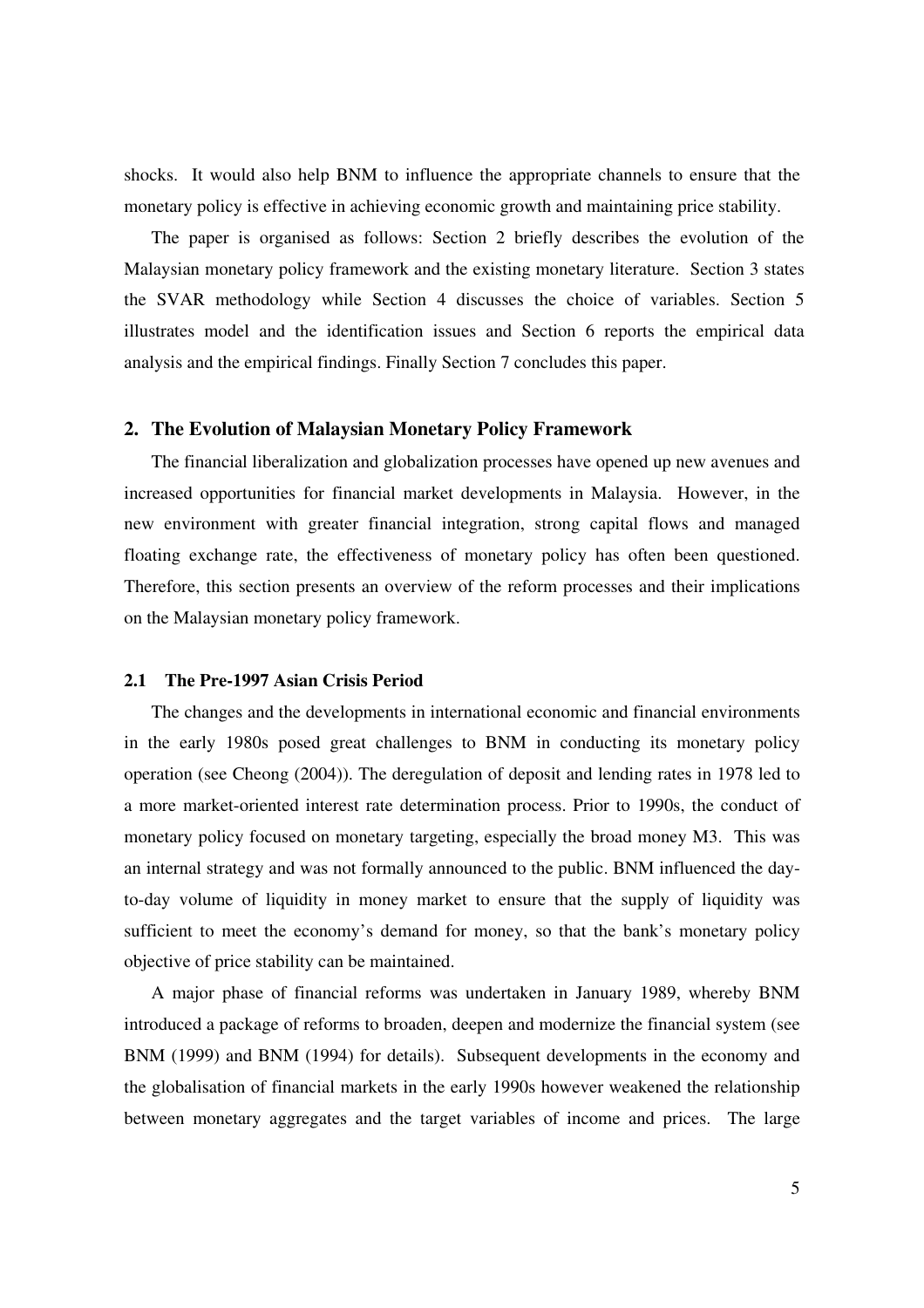capital inflows in 1992-93 and an immediate outflow the following year caused the monetary aggregates to be extremely volatile and less reliable as indicators of economic activity and as guides for stabilising prices. There are many studies that support the view that financial liberalization has caused the demand for money in Malaysia to be unstable. See, for example, Tseng and Corker (1991), Tan (1996) and Dekle and Pradhan (1997) for details.

Around this time, the globalization processes also caused notable shifts in the financing pattern of the economy that is moving from an interest-inelastic market (government securities market) to a more interest rate sensitive market (bank credit and capital market).<sup>4</sup> As investors became more interest rate sensitive, the monetary policy framework based on interest rate targeting was seen as an appropriate measure to promote stability in the financial system and to achieve the monetary policy objectives. As a result, in the mid-1990s, BNM shifted towards interest rate targeting framework.

Woo (1991) attempted to investigate the degree of autonomy enjoyed by BNM in a managed float exchange rate regime and its ability to steer and control the monetary aggregates as its target variables.<sup>5</sup> According to Woo, BNM strives to achieve monetary autonomy and was successful to a great degree in achieving it. $6$  Similar conclusions were also drawn by Umezaki (2006) and McCauley (2006), whereby these papers state that BNM was able to pursue autonomous monetary policy and managed exchange rate stabilization due to imperfect substitutability of its capital market and the sterilized intervention in its foreign exchange market.

A number of studies such as Raghavan (2004), Azali (2003) Azali and Matthews (1999), Azali (1998), Mulyana (1995), Kwek (1990a) and Kwek (1990b) Kwek (1990a, Kwek (1990b)have used the VAR methodology to examine the impact of financial liberalization on the intermediate targets of credit, money and interest rates and the effectiveness of monetary policy. Most of these studies upheld the role of monetary aggregates as intermediate target in the monetary policy transmission mechanism, while Raghavan (2004) found interest rate

<sup>&</sup>lt;sup>4</sup> The preference for interest rate was precipitated due to the global financial and economic integration.

<sup>&</sup>lt;sup>5</sup> Monetary autonomy here is defined as the ability of the Central Bank to control particular sets of target variables.

<sup>&</sup>lt;sup>6</sup> Based on textbook references, it is not possible to achieve autonomy in the conduct of monetary policy, choice of exchange rate regime and the degree of international capital mobility, all at the same time. A Central bank needs to choose two out of the three options. However, this may not hold for small emerging open economies like Malaysia due to imperfect substitutability of financial assets, imperfect information and the existence of huge transaction costs.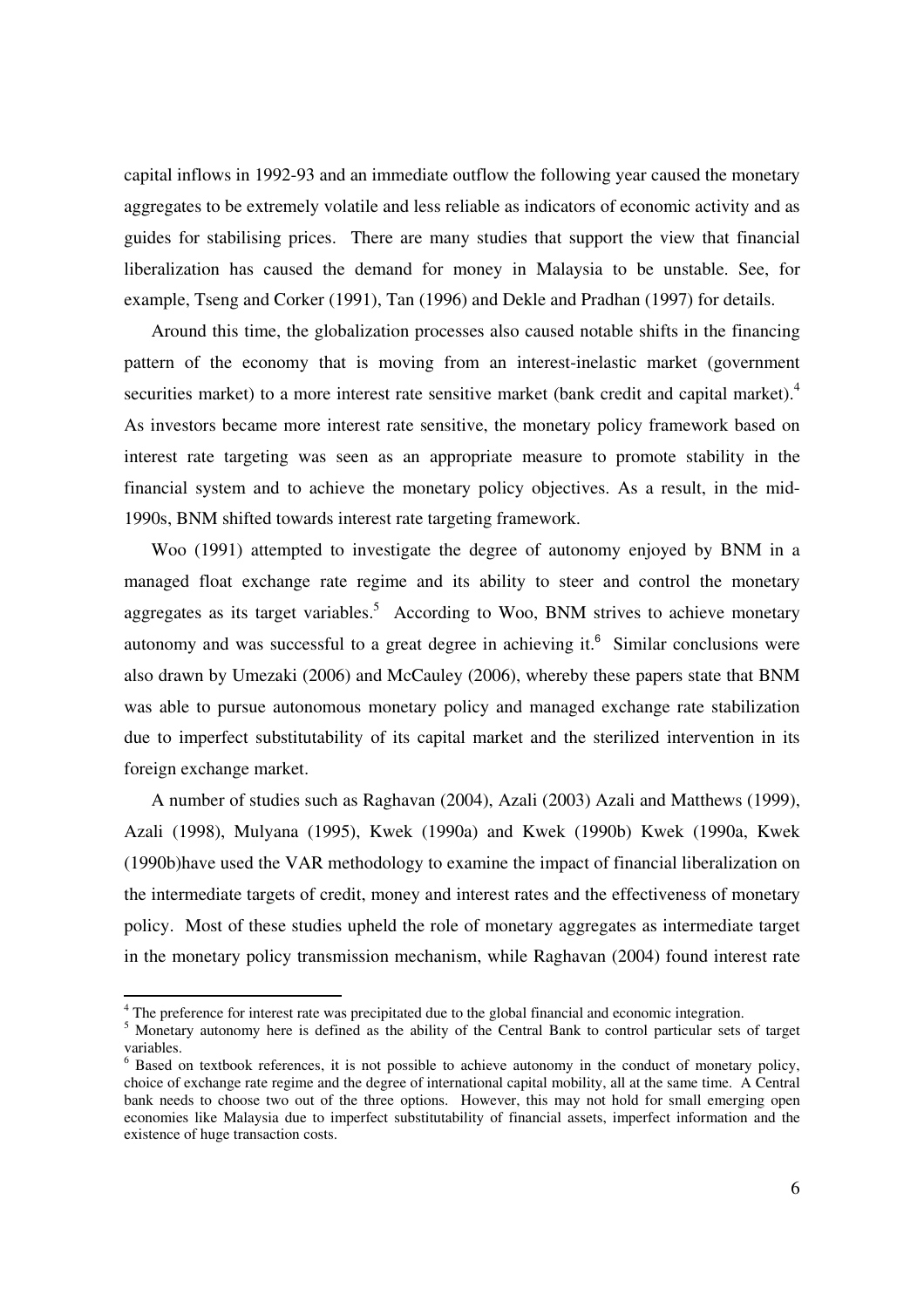to play a major role in the post 1990 periods. With an exception of Azali and Matthews (1999), all the paper's mentioned above used the domestic based standard VAR approach.

Azali and Matthew modeled the Malaysian monetary policy framework in the spirit of Sims-Bernanke's contemporaneous SVAR approach and studied the effects of liberalization on money-income and credit-income relationships during the pre- and post-liberalization periods in Malaysia. To identify the SVAR model and to impose the necessary restrictions, they used a fully specified macroeconomic model, similar to that used by Bernanke (1986). One major drawback of this paper and the other VAR papers mentioned above is that only domestic variables were taken into consideration and no attention was given to the effects of foreign variables on the Malaysian economy. As highlighted by Cushman and Zha (1997), the U.S monetary policy can be modeled using its domestic variables only, as it is a large economy and it's reactions to foreign shocks could be assumed to be negligible.<sup>7</sup> However, the use of a similar approach to model the monetary policy of small open economies like Malaysia is less likely to be valid as these economies are expected to be very vulnerable to foreign shocks, especially foreign monetary and exchange rate shocks. Therefore, it is essential to include these foreign variables in the Malaysian SVAR model for correct identification of monetary policy shocks.

#### **2.2 The Post-1997 Asian Crisis Period**

 $\overline{a}$ 

The globalisation process came with a cost to Malaysia as the economy was not only vulnerable to domestic shocks but was also largely exposed to external shocks. The conduct of monetary policy by BNM has been largely in response to global developments and to compensate for the effects of external shocks. In 1997-98, the ability of BNM to influence domestic interest rates based on domestic considerations has been affected by the volatile short-term capital out-flows and the instability of the ringgit during the Asian financial crisis. In September 1998, Malaysia imposed exchange rate and selective capital control measures to stabilise the depreciating exchange rate, and it was fixed at RM3.80 per US dollar, while the short-term capital flows were restricted.

 $<sup>7</sup>$  The U.S. monetary policy can be modelled using the domestic variables only as in Bernanke and Blinder</sup> (1992), Sims (1992) and Christiano and Eichenbaum (1992) without much loss of generality.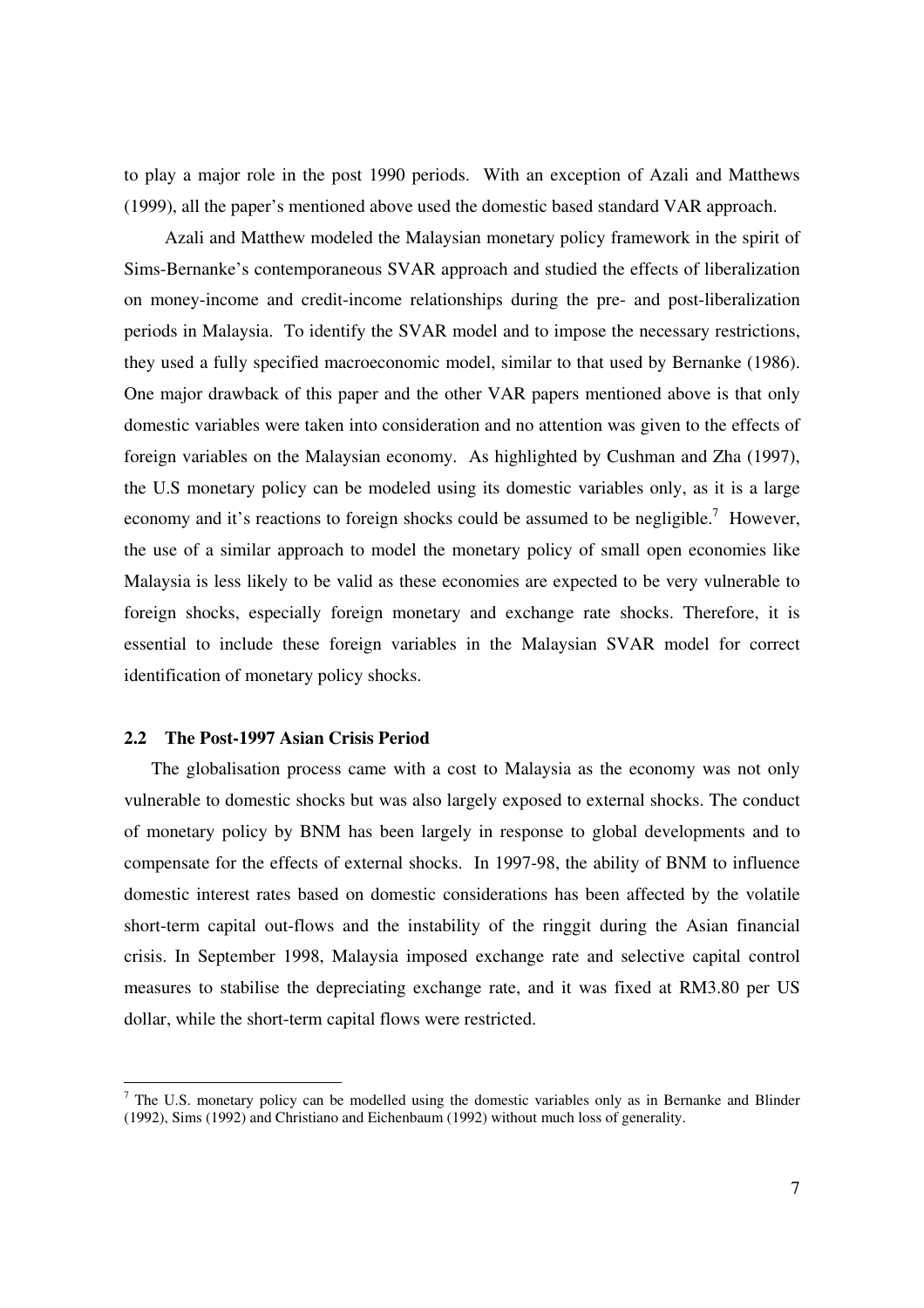The exchange control gave BNM a greater degree of monetary autonomy to influence the domestic interest rates without having to pay so much attention on managing the ringgit exchange rate (see Cheong (2004)). Since then, the focus of monetary policy was to manage the liquidity level in the economy in order to maintain the interest rate at a level that is sufficiently low to promote economic growth. The pegged exchange rate is expected to provide stability and certainty to facilitate and improve trades and investments. In this regard, the policy continues to be directed at sustaining, and where necessary strengthening the economic fundamentals to support the sustainability of the exchange rate.

The 1997 Asian crisis has triggered yet another dimension of empirical research to study the impact of financial crisis on monetary transmission mechanism. Tang (2006) used a high dimensional VAR model with four foreign variables and eight domestic variables to explore the Malaysian monetary policy transmission mechanism. Using the Choleski's recursive identifying restrictions, Tang realistically ordered the foreign variables (U.S. output, price and interest rates) ahead of domestic variables so as to imply that the foreign variables are exogenous to domestic variables.<sup>8</sup> However, Tang imposed such exogeniety restrictions on the contemporaneous relationship but allowed a feedback from Malaysia to the U.S. in the lag structure. This process could however compromise the reliability of the estimated model and the empirical results. Moreover, Tang explored the impact of the crisis on Malaysian monetary transmission mechanism implicitly by comparing the results for the full period (which includes both pre- and post-crisis period) with those of the pre-crisis period.

Using a simple semi-SVAR model in the spirit of Bernanke and Mihov (1995)'s contemporaneous SVAR approach, Fung (2002) studied the effects of monetary policy shocks on seven East Asian economies, namely Indonesia, Korea, Malaysia, Philippines, Singapore, Taiwan and Thailand. The U.S. variables were included as exogenous foreign variables in the SVAR model. As pointed out by Bernanke and Blinder (1992), the empirical results obtained from the SVAR model can be very sensitive to the choice of model specifications and identifying assumptions. Hence, one has to be cautious especially when imposing similar identifying restrictions on the various economies with the contention of

<sup>&</sup>lt;sup>8</sup> However, the foreign block was not completely exogenous as advocated by Cushman and Zha (1997 and Dungey and Pagan (2000).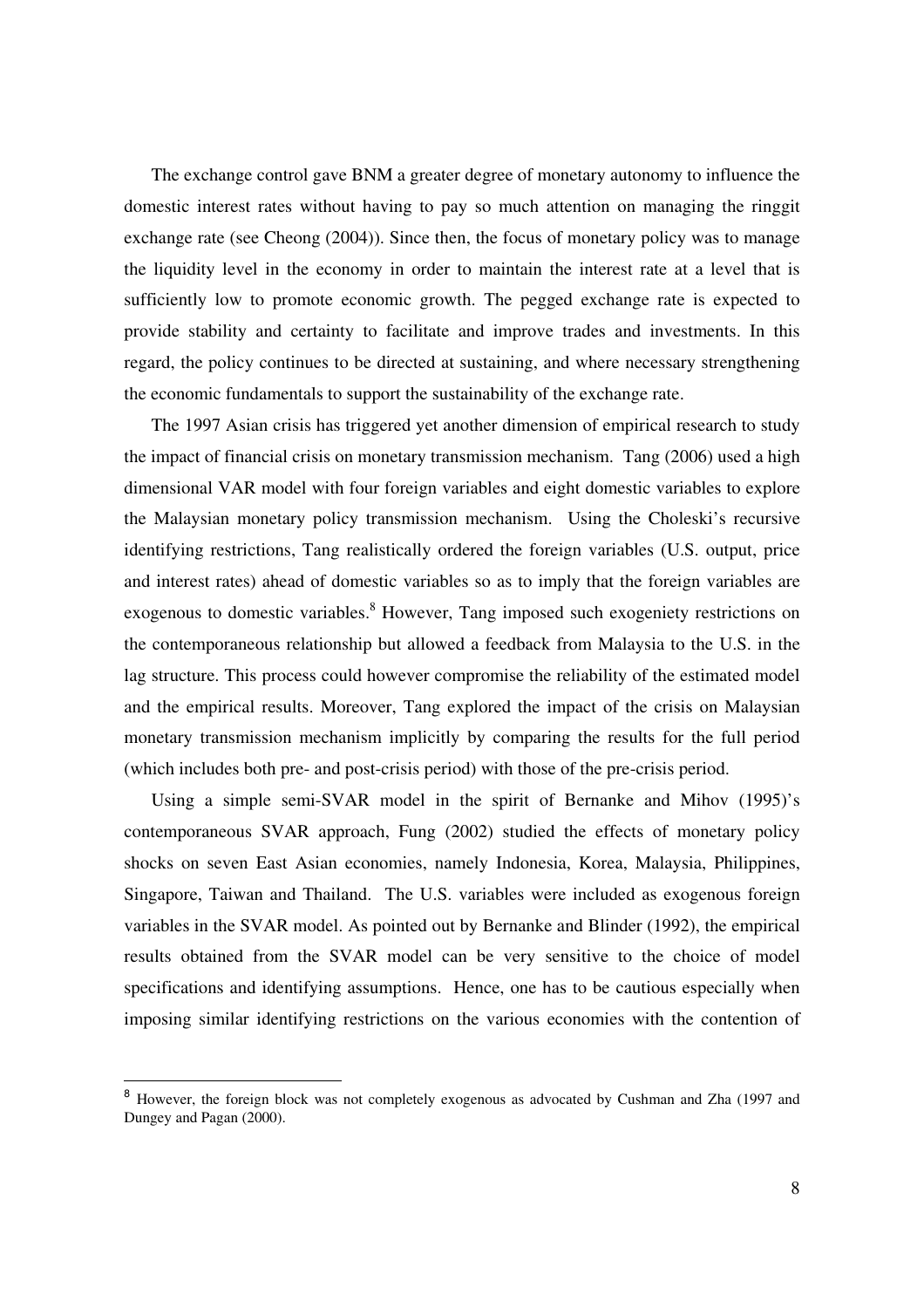"one-size for all" approach, more so when there is lack of universal theoretical guidance for improving the modelling and estimating aspects of the SVAR.

Since Malaysia is a small open economy, this paper sets up and investigates a ninevariable-SVAR model - which includes both the domestic and foreign variables to capture the dynamic responses of the Malaysian economy to domestic and foreign shocks. This will enable us to explore the responses of the Malaysian monetary policy and other domestic variables to both the foreign and domestic shocks. In the spirit of Cushman and Zha (1997) and Zha (1999), foreign block exogeneity restrictions are imposed whereby it is assumed that there is neither contemporaneous nor lagged effects of Malaysian variables on foreign variables. The contemporaneous and dynamic restrictions on the domestic block are also applied to provide some economic structure to the SVAR model. See Dungey and Pagan (2000) and Dungey and Fry (2003) for the use of similar structures. We carry out the investigation for the pre- and post-crisis periods separately.

## **3. SVAR Methodology**

 $\overline{a}$ 

The rise in the prominence of monetary policy in the advanced economies since the 1990s has seen an equally synchronized rise in the use of the VAR technique developed by Sims  $(1980)$  to model an economy's monetary policy framework.<sup>9</sup> Over the years, the development of structural VAR (SVAR) methodology further facilitated in handling various economic issues and problems concerning the identification of the contemporaneous and dynamic relationships between macroeconomic variables and the policy instruments. In this section, we have provided a brief description of the SVAR methodology.

The relationships among the macroeconomic variables can be modelled by the following SVAR:

$$
A_0 Y_t = A_1 Y_{t-1} + A_2 Y_{t-2} + \dots + A_p Y_{t-p} + \varepsilon_t
$$
\n(1)

where  $Y_t$  is a ( $N \times 1$ ) vector of endogenous variables at time t,  $A_t$  is a ( $N \times N$ ) matrix of parameters for  $i = 0, 1, 2, ..., p$  while  $\varepsilon_i$  is a  $(N \times 1)$  multivariate white noise error process with the following properties:

<sup>&</sup>lt;sup>9</sup> This methodology provided useful tool to evaluate macroeconomic shocks that originate from both the domestic and foreign economies to which smaller economies are susceptible.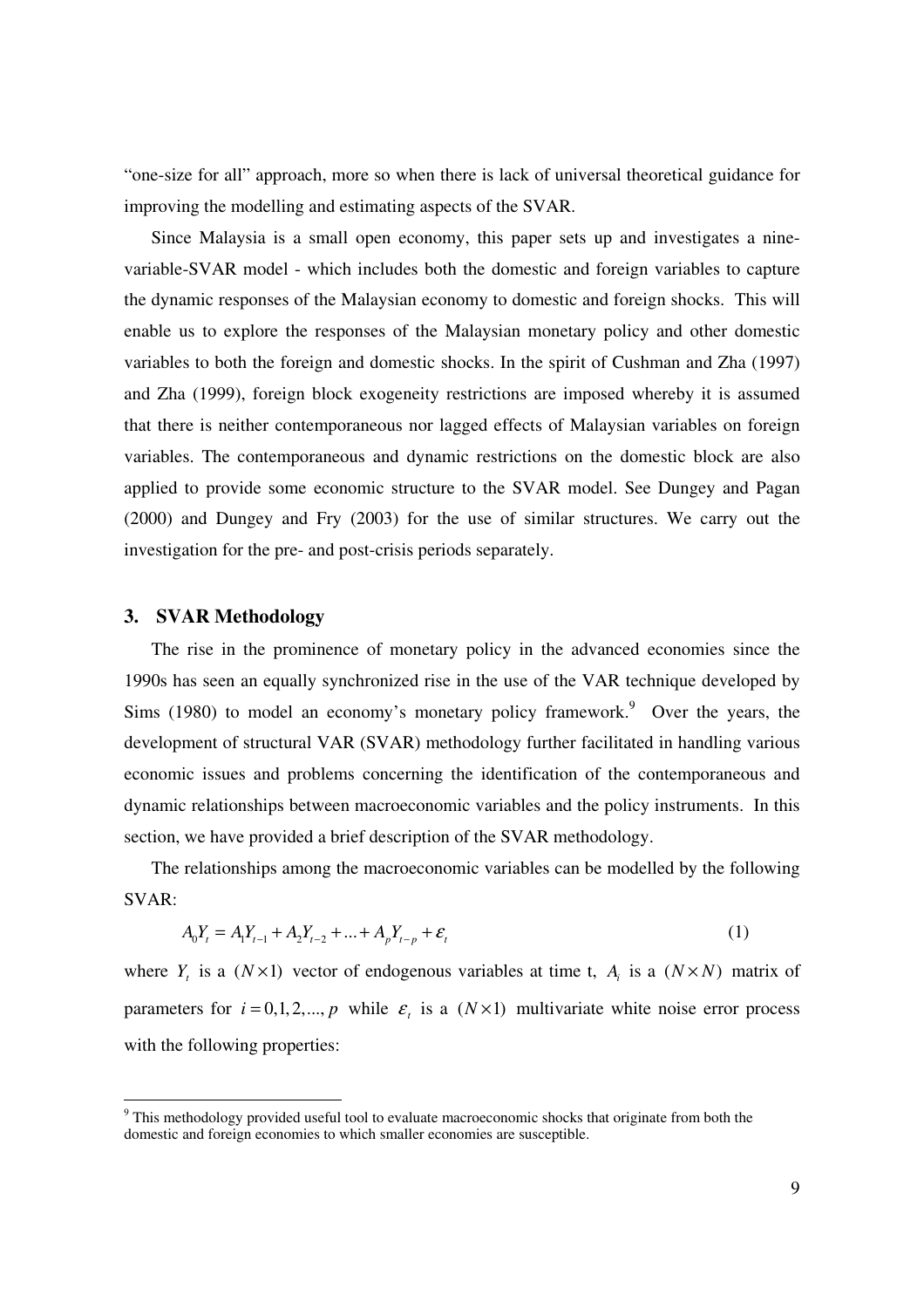$$
E(\mathcal{E}_t) = 0,\tag{2}
$$

$$
E(\varepsilon_{t}\varepsilon_{\tau}) = \begin{cases} \Sigma & t = \tau \\ 0 & otherwise \end{cases}
$$
 (3)

The SVAR approach assumes that the structural innovations  $\varepsilon$ <sub>i</sub> are orthogonal, whereby the structural disturbances are uncorrelated and the variance-covariance matrix  $\Sigma$  is constant and diagonal.<sup>10</sup> The contemporaneous matrix  $A_0$  described in (1) is normalised across the main diagonal so that each equation in the SVAR system has a designated dependent variable.

The SVAR model parameters are estimated in two stages. The first stage is to obtain the following reduced form equations associated with (1):

$$
Y_t = A_0^{-1} A_1 Y_{t-1} + A_0^{-1} A_2 Y_{t-2} + \dots + A_0^{-1} A_p Y_{t-p} + A_0^{-1} \varepsilon_t
$$
\n<sup>(4)</sup>

$$
Y_t = B_1 Y_{t-1} + B_2 Y_{t-2} + \dots + B_p Y_{t-p} + v_t
$$
\n<sup>(5)</sup>

where  $B_i = A_0^{-1} A_i$ 0  $A_0^{-1}A_i$ ,  $i = 1, 2, \dots, p$  and  $v_t = A_0^{-1} \varepsilon_t$  $\boldsymbol{0}$  $=A_0^{-1}\varepsilon_t$ . The expression described in (5) is the reduced VAR and  $v_t$  is the innovation corresponding to the reduced form and has zero mean and constant variance  $v_t \sim N(0, \Omega)$ . 'N' equations in the VAR in (5) are estimated by OLS and the VAR residuals  $v_t$  are obtained. The innovations in structural models represented by (3) are linked to the reduced form innovations as follows:

$$
E(v_i v_i) = A_0^{-1} (\varepsilon_i \varepsilon_i) A_0^{-1}
$$
\n(6)

$$
\Omega = A_0^{-1} \Sigma (A_0^{-1})' \tag{7}
$$

The second stage consists of identifying the contemporaneous matrix  $A_0$  and the variance-covariance matrix  $\Sigma$  which maximises the likelihood function conditional on the parameter estimates of the VAR obtained in the first stage. The full information maximum likelihood (FIML) of a structural VAR with dynamics (Hamilton (1994) is represented as follows:

$$
\ln L_t = -(1/2)\log(2\pi) - (1/2)\log|A_0^{-1}\Sigma(A_0^{-1})| - \frac{1}{2}\hat{v}A_0^{-1}\Sigma(A_0^{-1})'\hat{v}
$$
\n(8)

 $10$  As mentioned by (Bernanke 1986), the structural shocks are primitive exogenous forces that do not have common causes and hence can be treated as uncorrelated.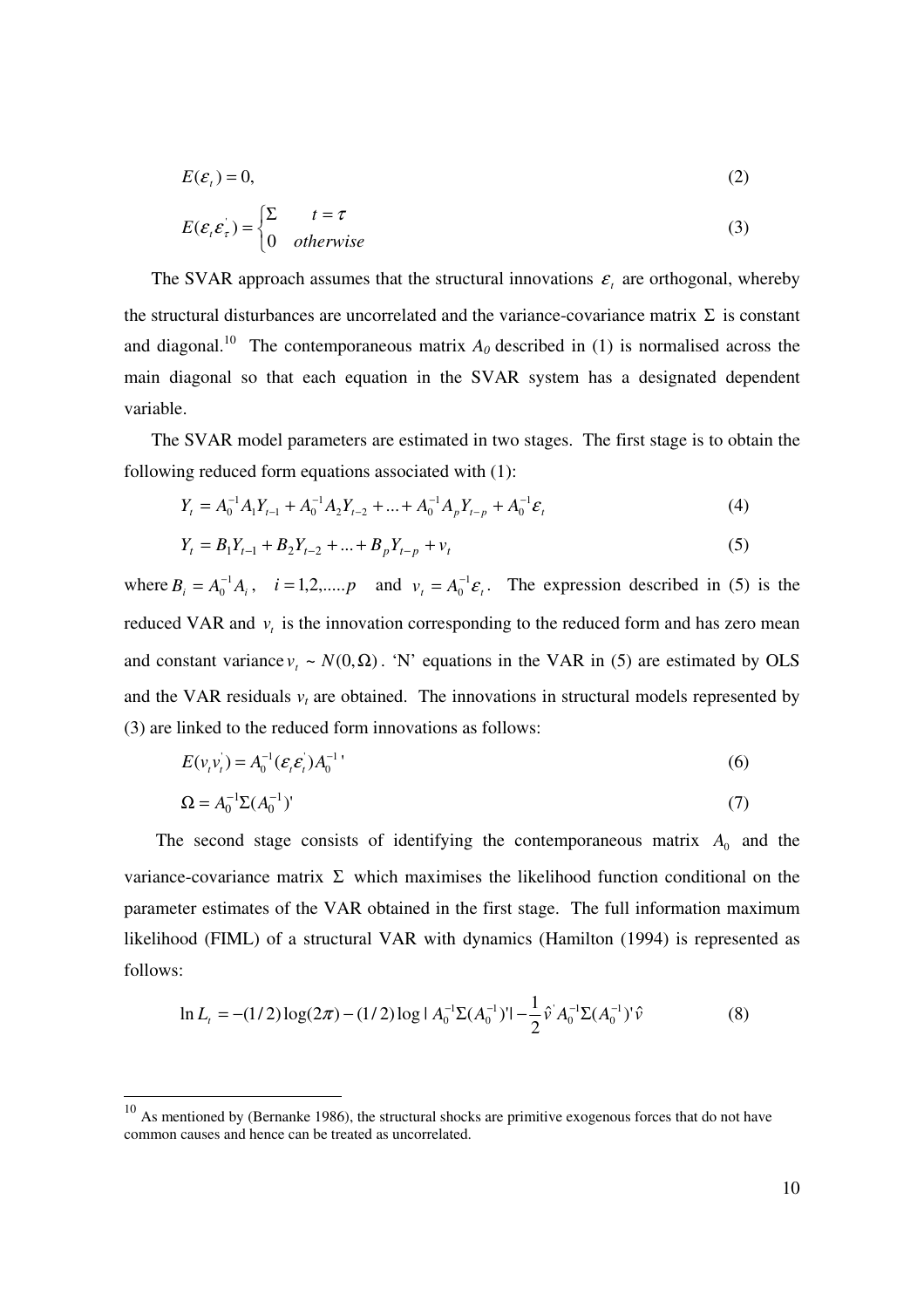where  $\Sigma$  is restricted to be a diagonal matrix, while  $v_t$  is the estimated residuals from the reduced VAR. In the SVAR system,  $A_0$  has  $N^2$  parameters, while  $\Omega$  has only  $N(N+1)/2$ distinct values. This leads to an identification problem as the structural model requires  $N(N-1)/2$  number of restrictions to be imposed on the system in order to establish exact identification conditions and the system is under identified otherwise.<sup>11</sup> Further, the residuals from the reduced VAR are transformed into a system of structural equations by imposing restrictions based on prior theories and empirical findings about policy reaction functions rather than based on the commonly used Choleski's decomposition method. This approach of orthogonalizing the reduced form residuals to recover the underlying shocks are advocated by Bernanke (1986), Sims (1986) and Blanchard and Watson (1986)).

# **4. Choice of Variables and Preliminary Data Analysis**

This section describes the international and domestic variables used to represent the Malaysian monetary policy framework. The choice of variables is similar to those used by Cushman and Zha (1997) and Fung (2002) and are summarised in Table 1.

| <b>Variable</b>         | <b>Definition</b>                     |                 |  |  |  |  |  |
|-------------------------|---------------------------------------|-----------------|--|--|--|--|--|
|                         |                                       |                 |  |  |  |  |  |
| <b>Commodity Prices</b> | World Commodity Price Index, Logs     | PC              |  |  |  |  |  |
| US                      |                                       |                 |  |  |  |  |  |
| Output                  | Industrial Production (SA), Logs      | $IP_{U}$        |  |  |  |  |  |
| Price                   | Consumer Price Index (SA), Logs       | $P_{\rm U}$     |  |  |  |  |  |
| <b>Interest Rate</b>    | Federal Funds Rate, Percent           | $IR_{II}$       |  |  |  |  |  |
| <b>Malaysia</b>         |                                       |                 |  |  |  |  |  |
| Output                  | Industrial Production (SA), Logs      | IP <sub>M</sub> |  |  |  |  |  |
| Prices                  | Consumer Price Index (SA), Logs       | $P_M$           |  |  |  |  |  |
| Money                   | Monetary Aggregate M1 (SA), Logs      | $M1_M$          |  |  |  |  |  |
| <b>Interest Rate</b>    | Overnight Inter-Bank Rate, Percent    | $IR_{M}$        |  |  |  |  |  |
| <b>Exchange Rate</b>    | Nominal Effective Exchange Rate, Logs | $EX_{M}$        |  |  |  |  |  |
|                         |                                       |                 |  |  |  |  |  |

**Table 1. Variables included in the Malaysian SVAR system** 

# **Sources: International Financial Statistics.**

 $\overline{a}$ 

Of the nine variables used in the model, four variables represent the foreign block and they are the world commodity price index (PC), the US production index  $(\text{IP}_U)$ , the US consumer price Index ( $P_U$ ) and the Federal Funds Rate ( $IR_U$ ). As discussed before, in a VAR

 $11$  Therefore, without any clear identifying restrictions, no conclusion regarding the structural parameters of the "true" model can be drawn from the data as different structural models give rise to the same reduced form.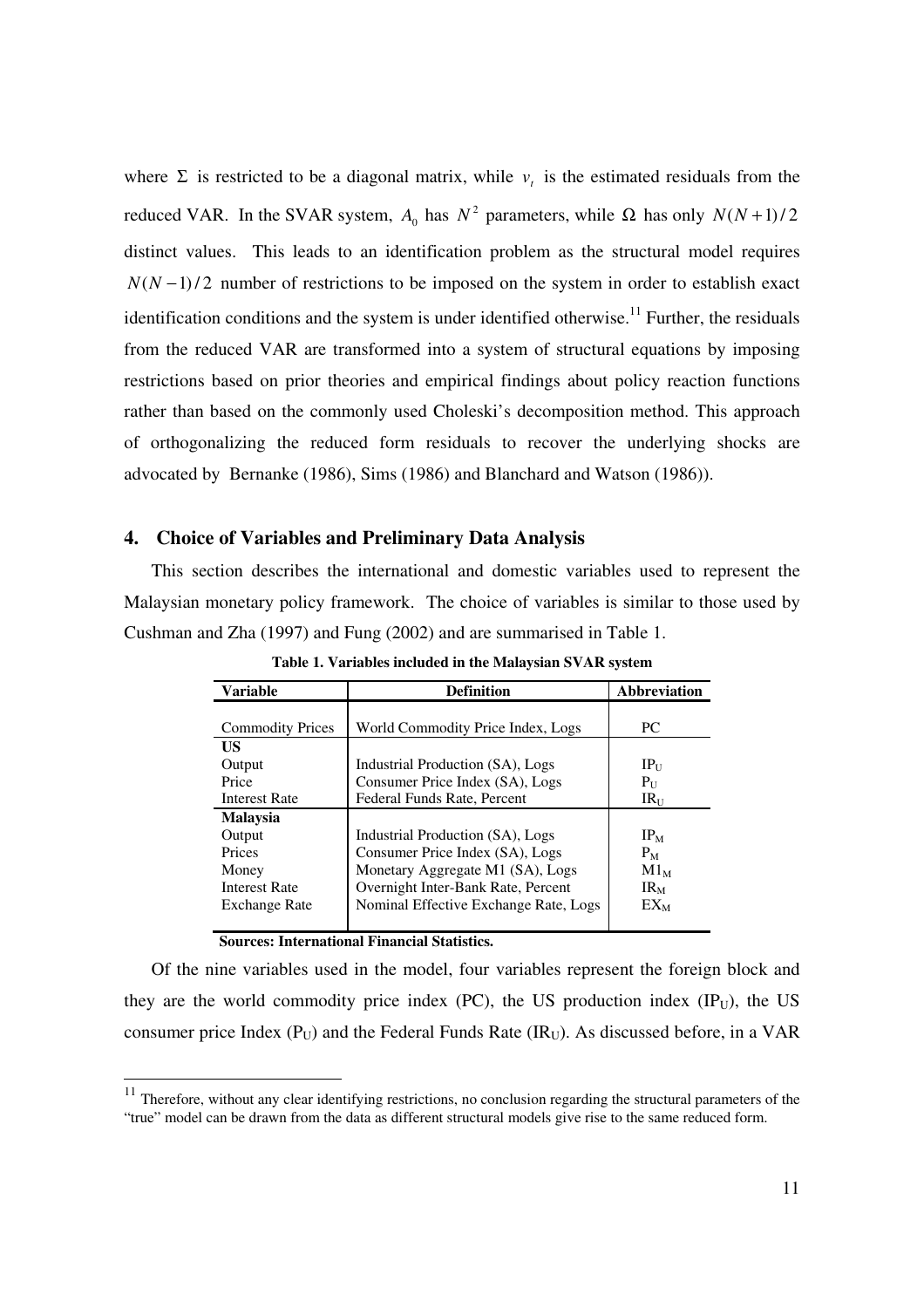model of an open economy, the inclusion of foreign variables is essential for correct specification, improved identification of contemporaneous relationships and for capturing underlying impulse responses of variables to various shocks. PC is included to account for inflation expectations, mainly to capture the non-policy induced changes in inflationary pressure to which the central bank may react when setting monetary policy (see Sims (1992) and Cushman and Zha  $(1997)$ .<sup>12</sup> The three US variables are included to represent the open economy component of the model, and were chosen as proxy for foreign variables in the Malaysian SVAR system, and to capture the close link between the US and Malaysian economies. The US is Malaysia's largest trading partner, accounting for almost 16 per cent of total trade in  $2006$ <sup>13</sup> It is also fairly common in the monetary literature of small open economies to use these US variables as proxy for foreign variables (see for example Cushman and Zha (1997), Dungey and Pagan (2000), Fung (2002), and Tang (2006)).

The remaining five variables describe the Malaysian domestic economy. The Malaysian production index  $(\text{IP}_M)$  and the consumer price index  $(\text{P}_M)$  are taken as the target variables of monetary policy and are known as non-policy variables.<sup>14</sup> The policy block is represented by the M1 monetary aggregate  $(M_M)$  and the overnight inter-bank rate  $(IR_M)$ . According to Cheong (2004), then assistant governor of BNM, instead of heavily relying on one policy tool, the BNM used a combination of several instruments such as monetary aggregates and various interest rates. Among the various potential monetary aggregates investigated, Tang (2006) found that the M1 to be the most reasonable candidates for monetary policy instruments. In many recent studies Domac (1999), Ibrahim (2005) and Umezaki (2006)) on Malaysian monetary policy, the overnight interbank rate was selected as the instrument of monetary policy.<sup>15</sup> The exchange rate  $(EX_M)$  represents as information market variable. The use of the nominal effective exchange rate instead of bilateral US dollar exchange rate was necessary considering the US dollar peg of the Malaysian ringgit during the period of study. As stated in Mehrotra (2005), this trade-weighted exchange rate is also believed to capture

 $12$  It can also represent the terms of trade effect in small open economies.

<sup>&</sup>lt;sup>13</sup> Source: Malaysian External Trade Development Corporations (MATRADE).

<sup>&</sup>lt;sup>14</sup> In the literature, it is assumed that both the target variables of output and prices as non-policy variables as they do not react instantaneously to changes in the policy variables (see Bernanke and Mihov 1995).

<sup>&</sup>lt;sup>15</sup> In early 1998, BNM designated the three-month intervention rate as a policy rate and subsequently in April 2004, formally announced the Overnight Policy rate as the official monetary policy rate.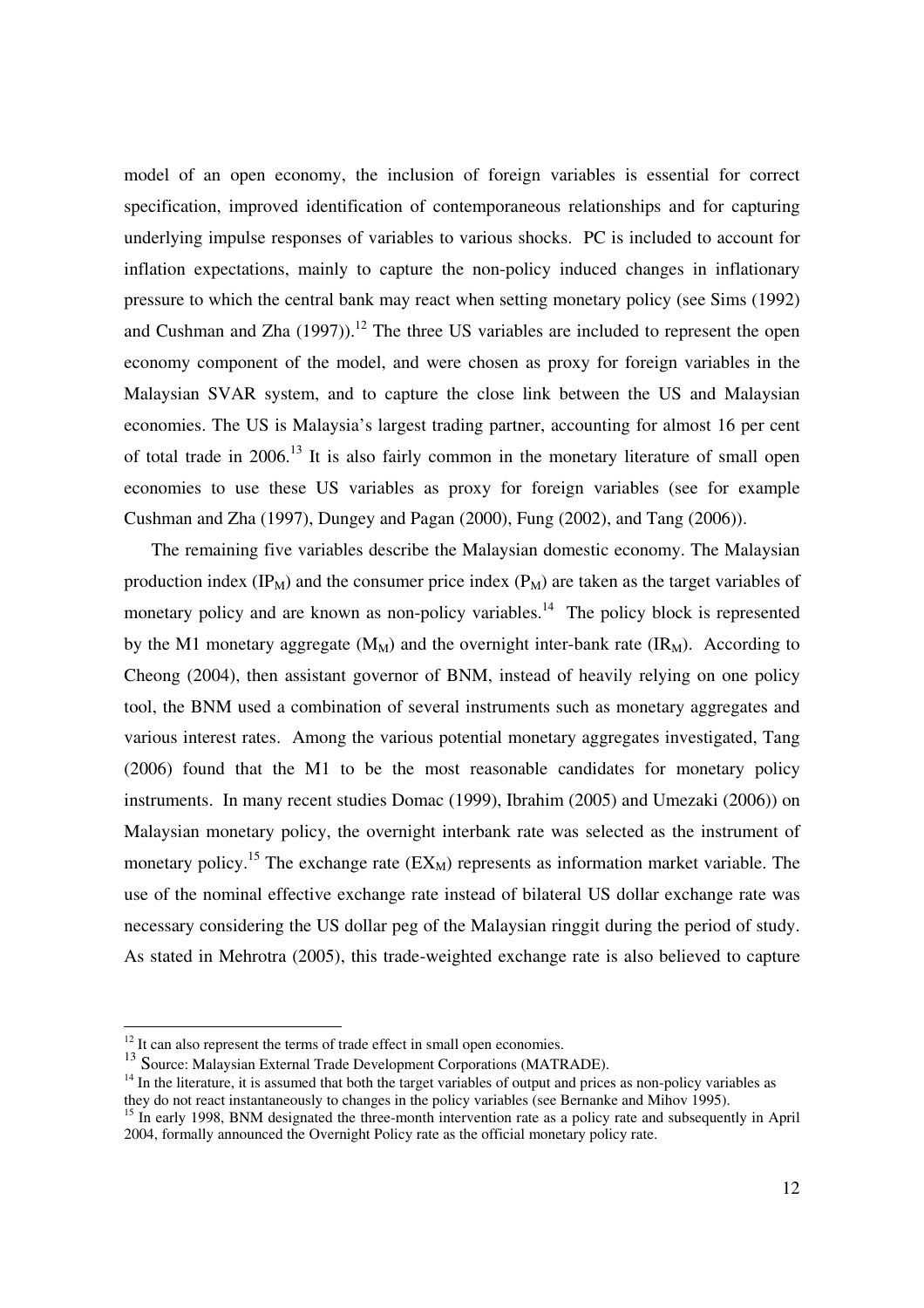more comprehensively the movements in the exchange rate that may have inflationary consequences in the Malaysian economy.<sup>16</sup>

The SVAR model uses monthly data from January 1980 up to May 2006. The sample period covers only the post liberalization period in Malaysia which also includes the East Asian financial crisis. As stated in Awang, Ng and Razi (1992), the major phase of liberalization commenced in October 1978 when the Bank Negara introduced a package of measures as a concrete step towards a more market-oriented financial system. The measures include, freeing the interest rate controls and reforming the liquidity requirements of the financial institutions. All data have been extracted from the IMF's International Financial Statistics (IFS) data base. The variables are seasonally adjusted and are in logarithm except for the interest rates which are expressed in percentages.

The time series properties, including the non-stationarity and stationarity of the variables were examined by applying the Augmented Dickey Fuller and the Philips-Perron unit root tests. These tests were carried out separately for both the pre- and post-crisis periods. The results indicated that all the variables under consideration are integrated of order one and are stationary in first differences. The Johansen's co-integration test also provides evidence of long run relationships among the nine variables.<sup>17</sup> Given that the variables are non-stationary and are cointegrated, the use of a VAR model in first differences leads to loss of information contained in the long run relationships. Since the objective of VAR analysis in this study is to assess the interrelationships between the variables rather the parameter estimates, we concur that the VAR in level remains as an appropriate measure to identify the effects of monetary shocks.<sup>18</sup>

<sup>-</sup>

<sup>&</sup>lt;sup>16</sup> It is also common in the monetary business cycle literature to include these five domestic variables for identifying the monetary policy shocks in small open economies.

<sup>&</sup>lt;sup>17</sup> We do not provide the results in the paper in order to conserve space; however they are reported in the Second Chapter of my thesis.

<sup>18</sup> The choice between VAR in levels (unrestricted VAR) and VECM (restricted VAR), depends on the economic interpretation attached to impulse response functions from the two specifications (See Ramaswamy and Slok (1998) for details).The impulse response functions generated from VECM tend to imply that the impact of monetary shocks is permanent while the unrestricted VAR allow the data series to decide on whether the effects of the monetary shocks are permanent or temporary. It is common in the monetary literature to estimate the unrestricted VAR model at levels (for example see (Sims 1992), (Bernanke and Mihov 1996), (Cushman and Zha 1997), just to name a few).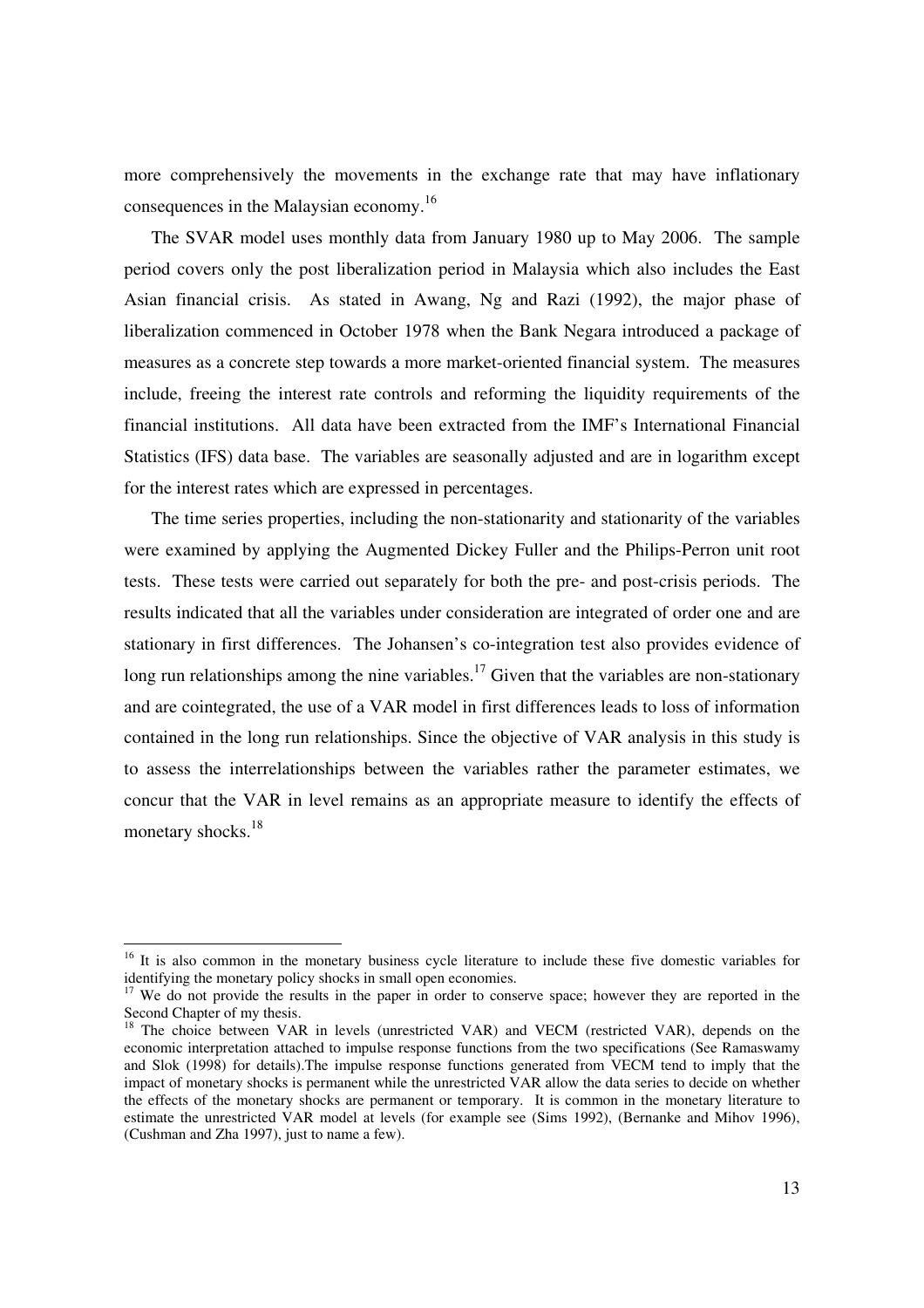### **5. Model Structure and Identification Issues**

 In this section, the identification of the Malaysian SVAR model is established. A common approach in the literature is to apply identification restrictions that are consistent with economic theory and prior empirical research findings (see Buckle et al  $(2007)$ , Christiano et al (2005), Dungey and Fry (2003) and Dungey and Pagan (2000)).<sup>19</sup> In this paper, to establish the identification conditions, the results of Malaysian VAR studies and those of the SVAR studies of advanced small open economies are used to guide us in obtaining the appropriate restrictions to be imposed on the contemporaneous and the lagged structure of the Malaysian SVAR model. $^{20}$ 

## **5.1 Block Exogeneity Restrictions**

<sup>-</sup>

It is well-known that the shocks to small open economies have very little impact on major foreign countries and therefore it is proper to treat the foreign variables as exogenous to domestic economic variables. To capture this phenomenon, the Malaysian SVAR system is divided into foreign and domestic blocks. To describe the reduced VAR system for a small open economy first, the set of variables  $Y_t$  is divided into two blocks as follows:

$$
Y_t = (Y_{1,t}, Y_{2,t})' \tag{9}
$$

$$
Y_{1,t} = (PC_t, IP_{u,t}, P_{u,t}, IR_{u,t})'
$$
\n(10)

$$
Y_{2,t} = (IP_{m,t}, P_{m,t}, M_{m,t}, IR_{m,t}, EX_{m,t})' \tag{11}
$$

where  $Y_{1,t}$  represents the foreign block, while  $Y_{2,t}$  represents the domestic block. The VAR in (5) can now be represented as follows:

$$
Y_{t} = \begin{bmatrix} Y_{1,t} \\ Y_{2,t} \end{bmatrix} \qquad B(L) = \begin{bmatrix} B_{11}(L) & B_{12}(L) \\ B_{21}(L) & B_{22}(L) \end{bmatrix} \qquad v_{t} = \begin{bmatrix} v_{1,t} \\ v_{2,t} \end{bmatrix}
$$
(12)

The two blocks,  $B_{11}(L)$  and  $B_{12}(L)$  contain the coefficients that correspond to the foreign economy while  $B_{21}(L)$  and  $B_{22}(L)$  contain the coefficients that correspond to the domestic economy. Similarly, the  $A_0$  matrix in equation (1) can be decomposed as follows:

<sup>&</sup>lt;sup>19</sup> Alternative to this approach is to impose restrictions based on fully specified macroeconomic model (Bernanke (1986), Sims (1986) and Blanchard and Watson (1986)).

<sup>&</sup>lt;sup>20</sup> See (Tang 2006), (Ibrahim 2005), (Raghavan 2004), (Azali 2003), (Fung 2002), (Domac 1999), (Azali and Matthews 1999), (Azali 1998), (Mulyana 1995) and (Kwek 1990a; Kwek 1990b).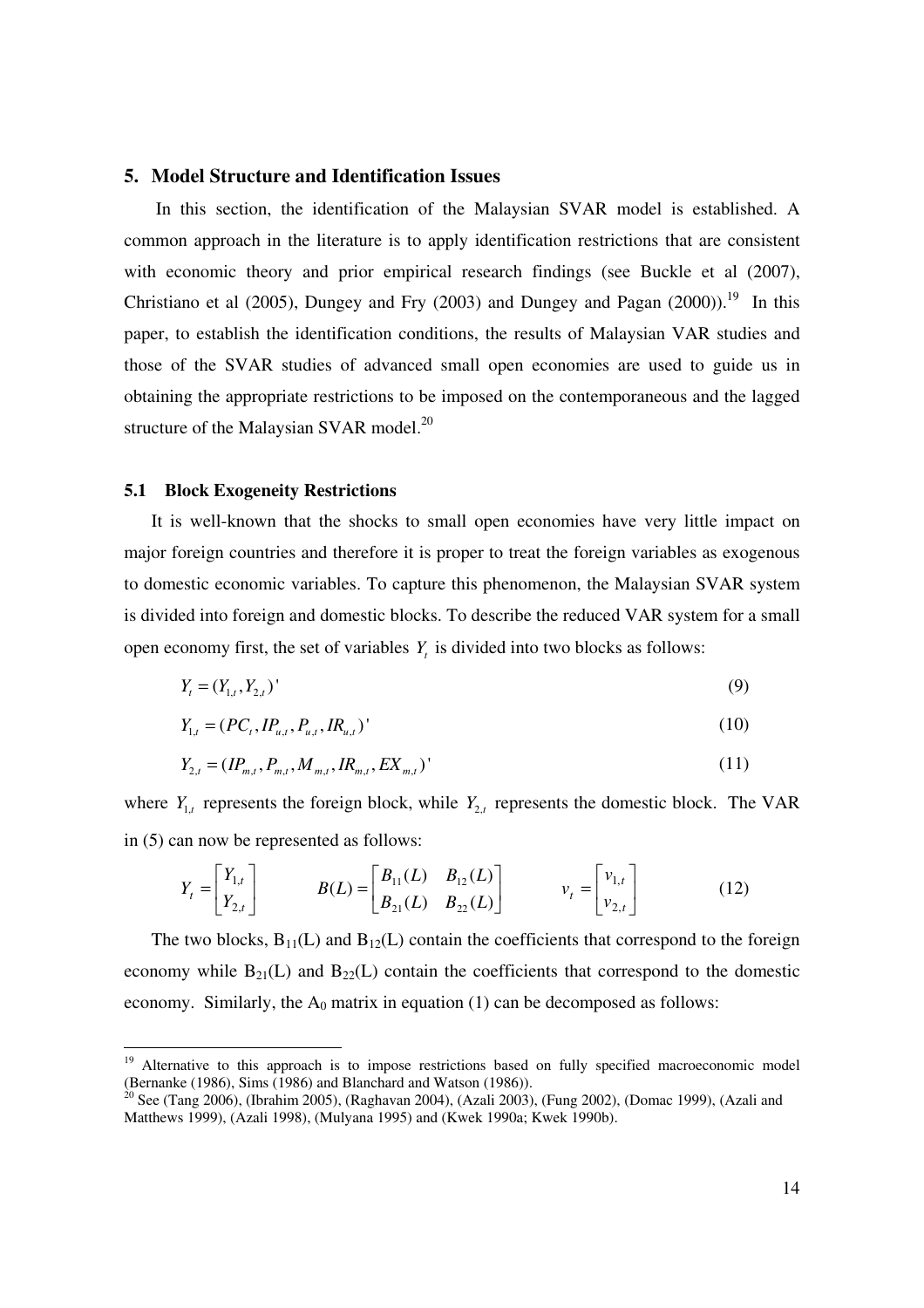$$
A_0 = \begin{bmatrix} A_{0,11} & A_{0,12} \\ A_{0,21} & A_{0,22} \end{bmatrix}
$$
 (13)

It is assumed that the foreign variables in the Malaysian VAR system are predetermined and the domestic variables do not Granger cause the foreign variables. Hence, a block exogeneity is imposed by excluding all domestic variables from the foreign block of equations both contemporaneously and in the lag structure of the reduced form VAR by imposing the following restrictions,  $A_{0,12} = 0$  and  $B_{12}(L) = 0$  respectively. In the context of a small open economy, the block exogeneity restrictions has clear benefits as it allows for a larger set of international variables to be included into the model, while reducing the number of parameters to be estimated.

## **5.2 Restrictions on Contemporaneous and Lagged Dynamics**

In addition to foreign block exogeneity restrictions imposed in the model, restrictions on the contemporaneous and lagged matrices are also imposed.<sup>21</sup> The variables entering into each equation of the SVAR system in (1) are summarized in Tables 2 and 3. Table 2 highlights the restrictions on the contemporaneous relationships among the variables, while Table 3 highlights the restrictions on the lag dynamics.

| Dependent               | <b>Explanatory Variables</b> |                  |                  |                  |                |                  |                |                  |                |  |
|-------------------------|------------------------------|------------------|------------------|------------------|----------------|------------------|----------------|------------------|----------------|--|
| Variables               | ${\rm P}{\bf C}$             | $IP_U$           | $P_U$            | $IR_{U}$         | $IP_M$         | $P_M$            | $M_M$          | $IR_{M}$         | $EX_M$         |  |
| PC                      |                              | $\boldsymbol{0}$ | $\theta$         | $\boldsymbol{0}$ | $\theta$       | $\boldsymbol{0}$ | $\overline{0}$ | $\theta$         | 0              |  |
| $IP_U$                  | $\boldsymbol{0}$             | $\mathbf{1}$     | $\boldsymbol{0}$ | $\boldsymbol{0}$ | $\overline{0}$ | $\boldsymbol{0}$ | $\theta$       | $\overline{0}$   | $\overline{0}$ |  |
| $\mathbf{P}_{\text{U}}$ | $\overline{0}$               | $a_{32}$         | 1                | $\boldsymbol{0}$ | $\overline{0}$ | $\boldsymbol{0}$ | $\theta$       | $\overline{0}$   | $\Omega$       |  |
| $IR_U$                  | $\boldsymbol{0}$             | $a_{42}$         | $a_{43}$         | 1                | $\overline{0}$ | $\boldsymbol{0}$ | $\theta$       | $\boldsymbol{0}$ | $\theta$       |  |
| $IP_M$                  | $\boldsymbol{0}$             | $\boldsymbol{0}$ | $\overline{0}$   | $\boldsymbol{0}$ |                | $\overline{0}$   | $\theta$       | $\theta$         | $\Omega$       |  |
| $\mathbf{P}_\mathrm{M}$ | $\mathbf{0}$                 | $\boldsymbol{0}$ | $\boldsymbol{0}$ | $\boldsymbol{0}$ | $a_{65}$       | 1                | $\theta$       | $\boldsymbol{0}$ | $\theta$       |  |
| $M_{\rm M}$             | $\boldsymbol{0}$             | $\boldsymbol{0}$ | $\boldsymbol{0}$ | $\boldsymbol{0}$ | $a_{75}$       | $a_{76}$         | 1              | $\overline{0}$   | $\theta$       |  |
| $IR_{M}$                | $a_{81}$                     | $\boldsymbol{0}$ | $\boldsymbol{0}$ | $a_{84}$         | $a_{85}$       | $a_{86}$         | $a_{87}$       | 1                | $\theta$       |  |
| $EX_M$                  | $a_{91}$                     | $a_{92}$         | $a_{93}$         | $a_{94}$         | $a_{95}$       | $a_{96}$         | $a_{97}$       | $a_{98}$         | ı              |  |

**Table 2.** Restrictions on the Contemporaneous Structure –  $A_0$ 

<sup>&</sup>lt;sup>21</sup> See (Bernanke 1986), (Sims 1986), (Blanchard and Watson 1986), (Eichenbaum and Evans 1995), (Cushman and Zha 1997), (Christiano et al 1999), (Azali and Matthew 1999), (Dungey and Pagan 2000)), (Fry 2001), (Fung 2002) and (Joiner 2003).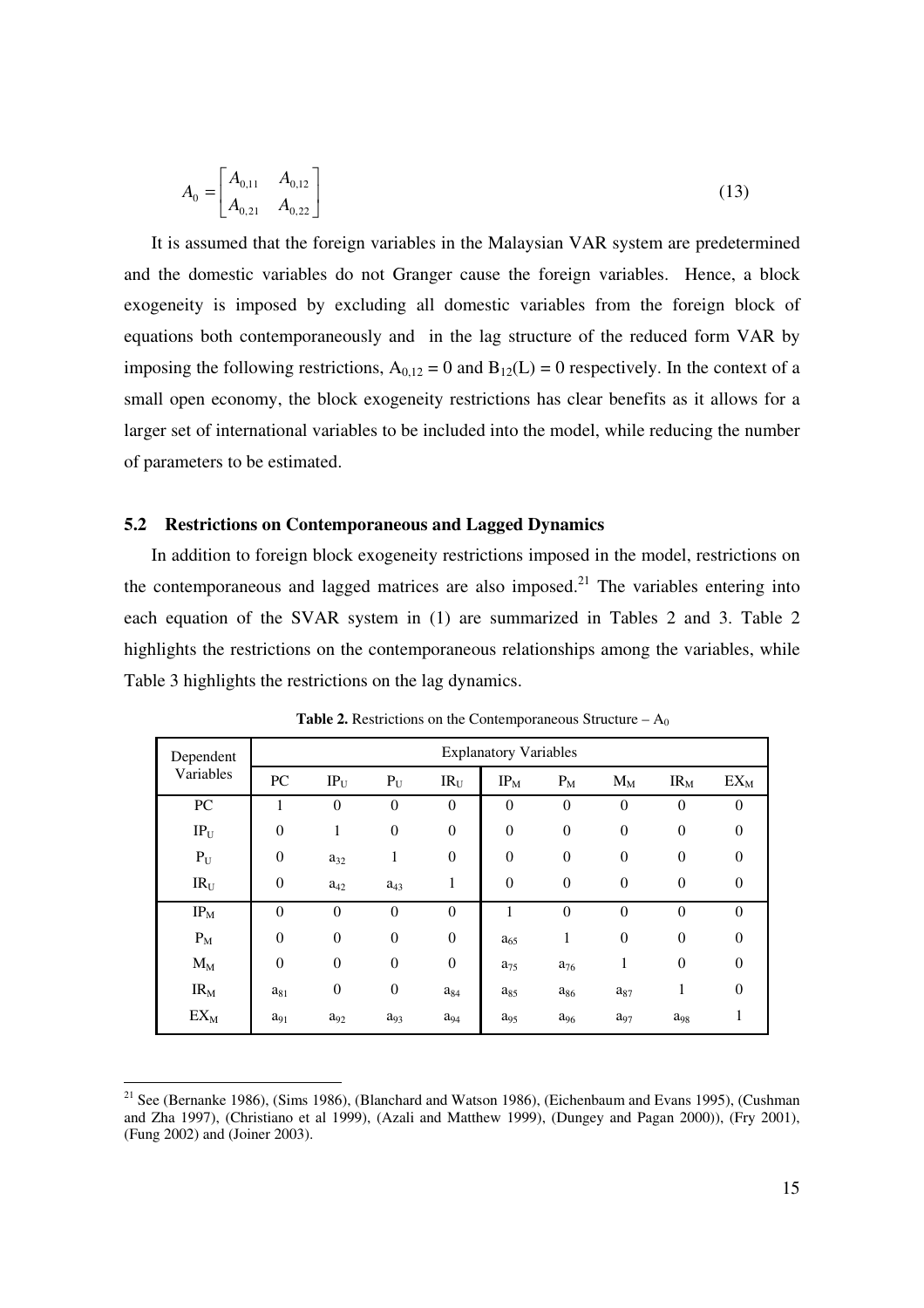Our assumption is based on "successive relationship", where the relationship between the variables are determined in a block recursive way. The use of identifying restrictions on the contemporaneous matrix is reasonably common in the monetary literature and in this case, the over-identifying restrictions are specified.<sup>22</sup> The restrictions on the lag matrices however are less common and so far in the existing Malaysian monetary literature, no such restrictions were imposed.

| Dependent       | <b>Explanatory Variables</b> |                  |                  |                  |                  |                  |                  |                  |                |  |
|-----------------|------------------------------|------------------|------------------|------------------|------------------|------------------|------------------|------------------|----------------|--|
| Variables       | ${\rm P}{\bf C}$             | $IP_U$           | $P_U$            | IR <sub>U</sub>  | $IP_M$           | $P_M$            | $M_M$            | IR <sub>M</sub>  | $EX_M$         |  |
| PC              | $b_{11}$                     | $\boldsymbol{0}$ | $\boldsymbol{0}$ | $\boldsymbol{0}$ | $\overline{0}$   | $\boldsymbol{0}$ | $\overline{0}$   | $\boldsymbol{0}$ | $\overline{0}$ |  |
| $IP_U$          | $b_{21}$                     | $b_{22}$         | $b_{23}$         | $b_{24}$         | $\boldsymbol{0}$ | $\boldsymbol{0}$ | $\boldsymbol{0}$ | $\boldsymbol{0}$ | $\overline{0}$ |  |
| $P_U$           | $b_{31}$                     | $b_{32}$         | $b_{33}$         | $b_{34}$         | $\overline{0}$   | $\boldsymbol{0}$ | $\overline{0}$   | $\boldsymbol{0}$ | $\theta$       |  |
| IR <sub>U</sub> | $b_{41}$                     | $b_{42}$         | $b_{43}$         | $b_{44}$         | $\boldsymbol{0}$ | $\boldsymbol{0}$ | $\boldsymbol{0}$ | $\boldsymbol{0}$ | $\overline{0}$ |  |
| $IP_M$          | $b_{51}$                     | $b_{52}$         | $\theta$         | $\boldsymbol{0}$ | $b_{55}$         | $b_{56}$         | $b_{57}$         | $b_{58}$         | $b_{59}$       |  |
| $P_M$           | $b_{61}$                     | $\boldsymbol{0}$ | $\boldsymbol{0}$ | $\boldsymbol{0}$ | $b_{65}$         | $b_{66}$         | $b_{67}$         | $b_{68}$         | $b_{69}$       |  |
| $M_M$           | $b_{71}$                     | $\boldsymbol{0}$ | $\boldsymbol{0}$ | $\boldsymbol{0}$ | $b_{75}$         | $b_{76}$         | $b_{77}$         | $b_{78}$         | $b_{79}$       |  |
| $IR_{M}$        | $b_{81}$                     | $\boldsymbol{0}$ | $\boldsymbol{0}$ | $b_{84}$         | $b_{85}$         | $b_{86}$         | $b_{87}$         | $b_{88}$         | $b_{89}$       |  |
| $EX_{M}$        | $b_{91}$                     | $b_{92}$         | $b_{93}$         | $b_{94}$         | $b_{95}$         | $b_{96}$         | $b_{97}$         | $b_{98}$         | $b_{99}$       |  |

**Table 3.** Restrictions on the Lag Structure  $- B(L)$ 

#### **5.2.1 Identification of the Foreign Sector**

 $\overline{a}$ 

The foreign block constitutes PC,  $IP_U$ ,  $P_U$  and  $IR_U$ , and is characterized by the block exogeneity assumption described in section 5.1. The commodity price index is assumed to be completely exogenous to all the other variables in the model and affected only by its own lags. As shown in Table 2, the three US variables are identified recursively, with the assumption that the US output is contemporaneously exogenous to all other variables in the model, while the price level is assumed to be contemporaneously affected only by demand driven fluctuations in output.

The specification of the Federal Reserve's monetary policy is assumed to follow the "Taylor Rule" where its primary concern is to maintain output growth and price stability (see Taylor (2000) and McCallum (1999)). Referring to Table 3, apart from the block exogeneity

<sup>&</sup>lt;sup>22</sup> The contemporaneous matrix requires  $((9^2-9)/2=36)$  restrictions for exact identification while in Table 2 more than 36 restrictions were imposed, leading to over identification.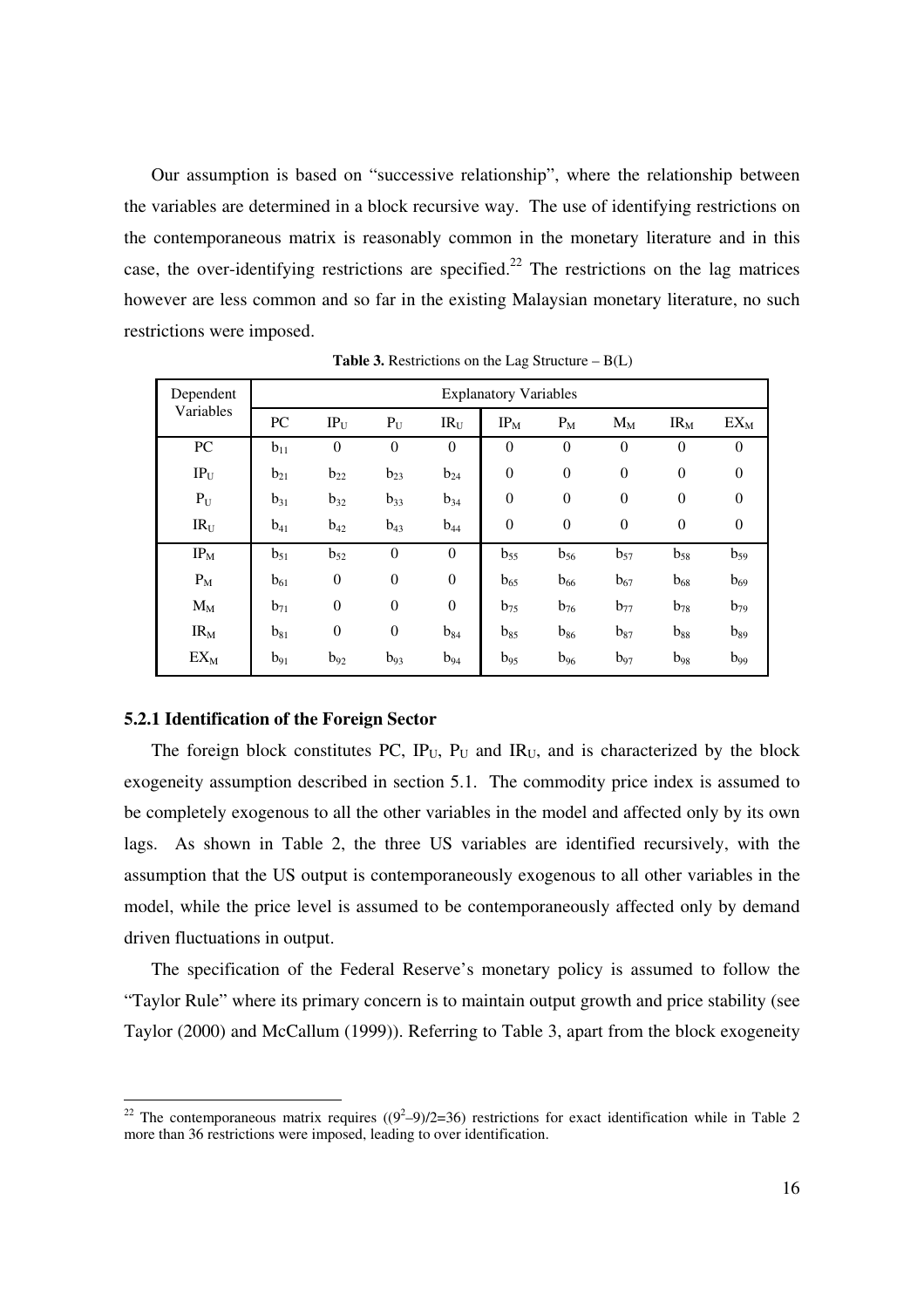restrictions, no other restrictions on the lag structures of the US variables are imposed, thus allowing for feedback among the three variables and with the commodity price index.

## **5.2.2 Identification of the Domestic Sector**

 $\overline{a}$ 

The domestic block is divided into three sub-blocks. The first sub-block, known as the non-policy block is represented by domestic output and prices. These two variables are assumed to be contemporaneously unaffected by other domestic variables in the system. In the domestic output equation,  $IP_M$  is assumed to be contemporaneously exogenous to all variables in the SVAR system. The Malaysian output however is assumed to depend on the lagged commodity price index, US output and all domestic variables. The US output is used as proxy for overseas economic conditions, while commodity prices represent foreign price pressure and trade effects, and finally the domestic variables to represent the domestic economic and policy conditions. Similar to US price equation, the Malaysian price is also assumed to be contemporaneously affected only by the Malaysian output activities. The commodity price and all the domestic variables are included in the lags of the price equation.

The second sub-block, known as the policy block is represented by the central bank's policy instruments of money and interest rates. The money demand equation  $M_M$ , is assumed to be contemporaneously affected by the domestic output and price levels. Though in several studies in the monetary literature, interest rates are assumed to contemporaneously affect the money (see Cushman and Zha (1997) and Leeper and Zha (1999)), in this paper, we assume interest rates affects money only in the lag structure.<sup>23</sup> Tang (2006) has also made a similar assumption when modeling the Malaysian monetary policy. The commodity prices and all the domestic variables are included in the lags of the money demand equation.

The monetary policy reaction function is represented by the interest rate  $(IR<sub>M</sub>)$  equation. The contemporaneous identification includes the commodity prices, foreign interest rates, domestic output, prices and money. The contemporaneous inclusion of output and prices gives the reaction function a similar form to that of the Taylor rule identification, while the commodity price represents external inflationary pressure in the economy and the monetary

<sup>&</sup>lt;sup>23</sup> We run the model by allowing the interest rate to contemporaneously affect money and found no notable differences in the results with and without interest rate in the contemporaneous relationship. Hence, we decided to restrict interest rate from affecting money contemporaneously and thus uphold the recursive assumption.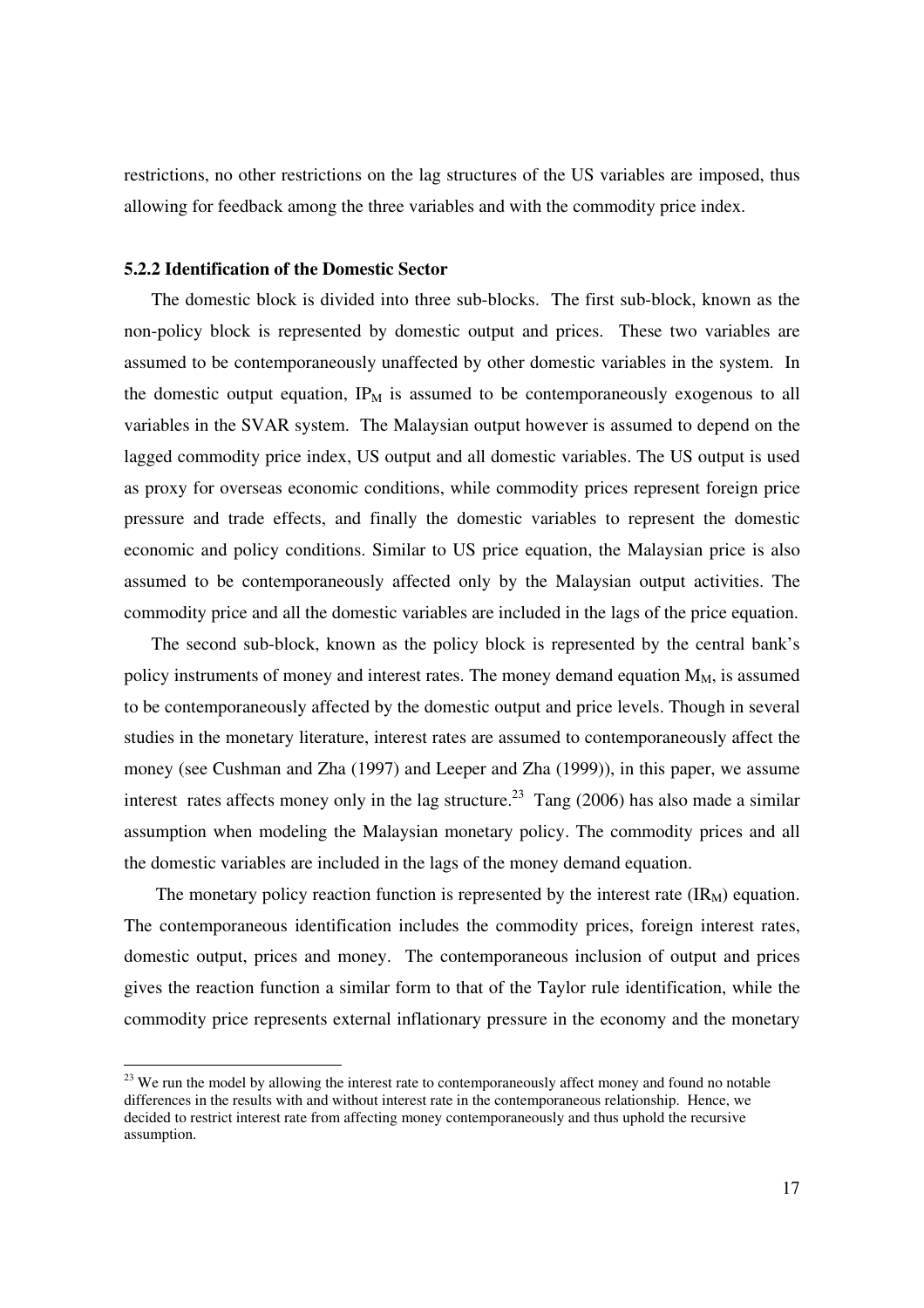aggregate as part of the transmission process. From the results of the other studies, we found that it was necessary to include the Federal Funds rate for correct identification as a foreign monetary policy influence (see, for example Fung (2002) and Tang (2006)). The commodity prices, Federal funds rate and all the domestic variables are included in the lags of interest rate equation.

Finally, the third block is the information market variable. The exchange rate equation is seen as an information market variable that reacts quickly to all relevant economic disturbances and hence is contemporaneously affected by all the variables in the SVAR system. The lag structure is left unrestricted. The exchange rate, while contemporaneously being affected by all other variables in the system, it is assumed not to have any instantaneous effects on these variables (see Eichenbaum and Evans (1995), Christiano, Eichenbaum and Evans (1998) and Dungey and Pagan (2000)). Through the exchange rate equations, the foreign variables are allowed to indirectly influence the domestic variables.

### **5.3 Impulse Responses and Variance Decomposition**

The effectiveness of monetary policy and the roles of various transmission channels in transmitting the policy shocks can be observed through the responses of the target variables to unexpected shocks. The estimated SVAR system is used to analyse the dynamic characteristic of the model by estimating the impulse response functions and forecast variance decompositions. The derivation of these empirical tools is briefly described below.

#### **5.3.1 Impulse Response Functions**

The Impulse response function is derived and used to examine the dynamic responses of the variables to various shocks within the SVAR system. Using the lag operator L, the model (5) can be written as follows:

$$
B(L)Y_t = v_t \tag{14}
$$

For a covariance stationary VAR, the effect of any shock given by  $v_t$  (the reduced form innovations) in (14) dies out at some point in time in the future. In this case (14) can be reparameterized to express the endogenous variables in  $Y_t$  as a function of the current and past values of  $v_t$ , where the vector moving average (VMA) representation is given as: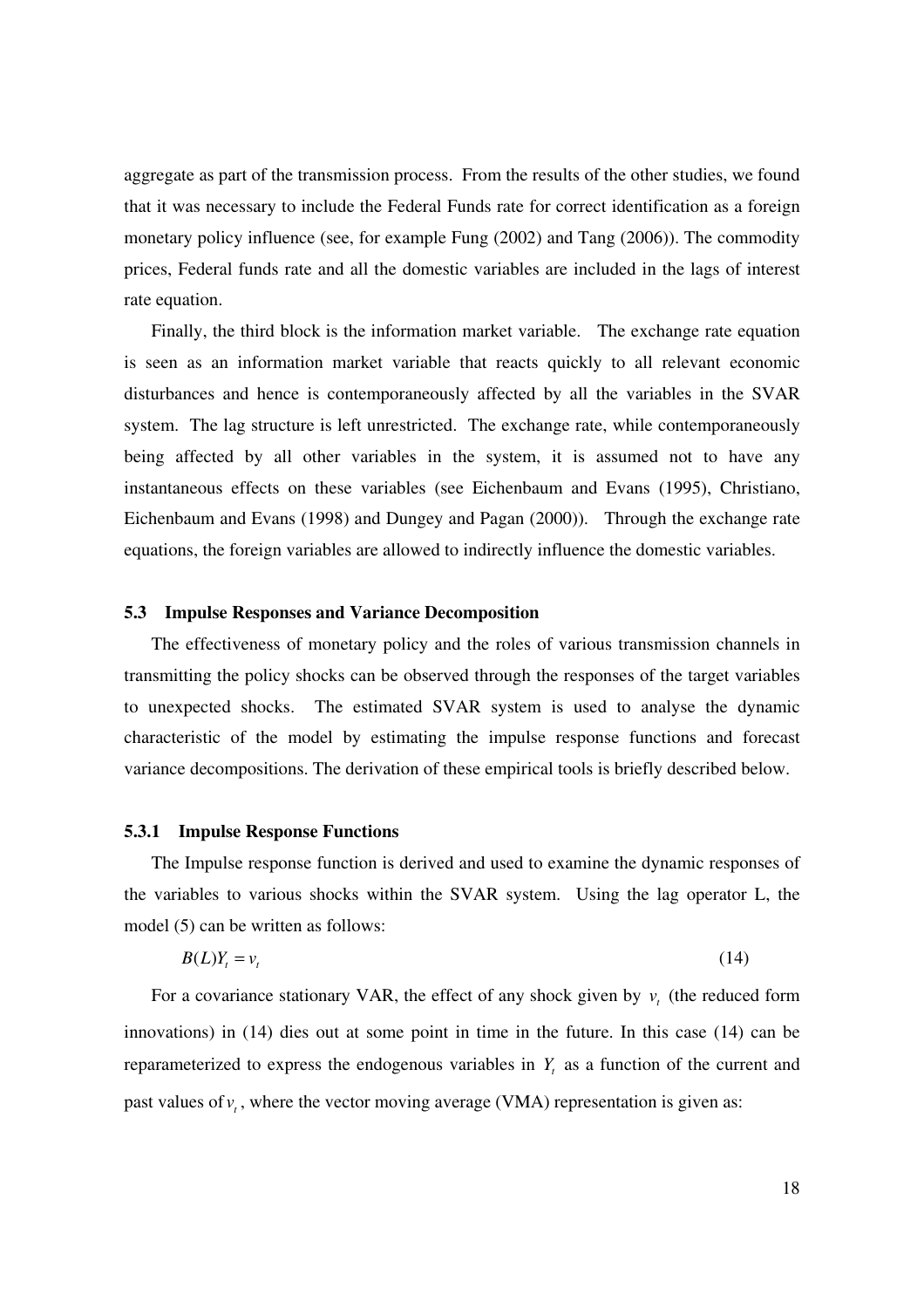$$
Y_t = v_t + C_1 v_{t-1} + C_2 v_{t-2} + \dots = C(L)v_t
$$
\n(15)

where  $C(L) = (B(L))^{-1}$ . The impulse response function derived from the VMA traces the path of the response for the *i* th variable over time, following an innovation to  $v_t$  from the *j* th variable, while holding all other reduced form innovations constant. However, the MA model in (15) may not have the ability to attribute the response of a certain variable to an economically interpretable shock, because  $v_t$  by its construction reflects the combination of all the fundamental economic shocks and does not correspond only to a particular shock. One way to circumvent this problem is to transform innovations  $v_t$  to recover the set of orthogonal structural innovations  $\varepsilon$ <sub>*t*</sub> defined in the original SVAR model (1).

The SVAR approach assumes that the structural innovations  $\varepsilon$ <sub>t</sub> are orthogonal, that is the structural disturbances are uncorrelated. The MA representation in (15) can be transformed as follows:

$$
Y_t = C^*(L)\varepsilon_t \tag{16}
$$

where  $C^*(L) = C(L)A_0^{-1}$  generates the impulse response functions of  $Y_t$  to the structural shocks to  $\varepsilon$ . As the structural innovations are orthogonal, the covariance between the primitive shocks will be restricted to zero. The effects of monetary policy shocks on other domestic variables, especially on the target variables of income and price can be captured more effectively by calculating the initial impulse response function given in (16). The disturbances  $\varepsilon$ <sub>t</sub> have economic meaning and therefore the impulse response functions can be interpreted in a meaningful way. For example, the transmission mechanism of a monetary policy shock can be analyzed by observing the response of other variables in the system to monetary policy shocks.

#### **5.3.2 Variance Decomposition**

Forecast error variance decomposition describes what proportion of a shock to a specific variable is related to either its own innovations or those associated with other dependent variables at various forecast time horizons in the system. The s-period-ahead forecast error is expressed as: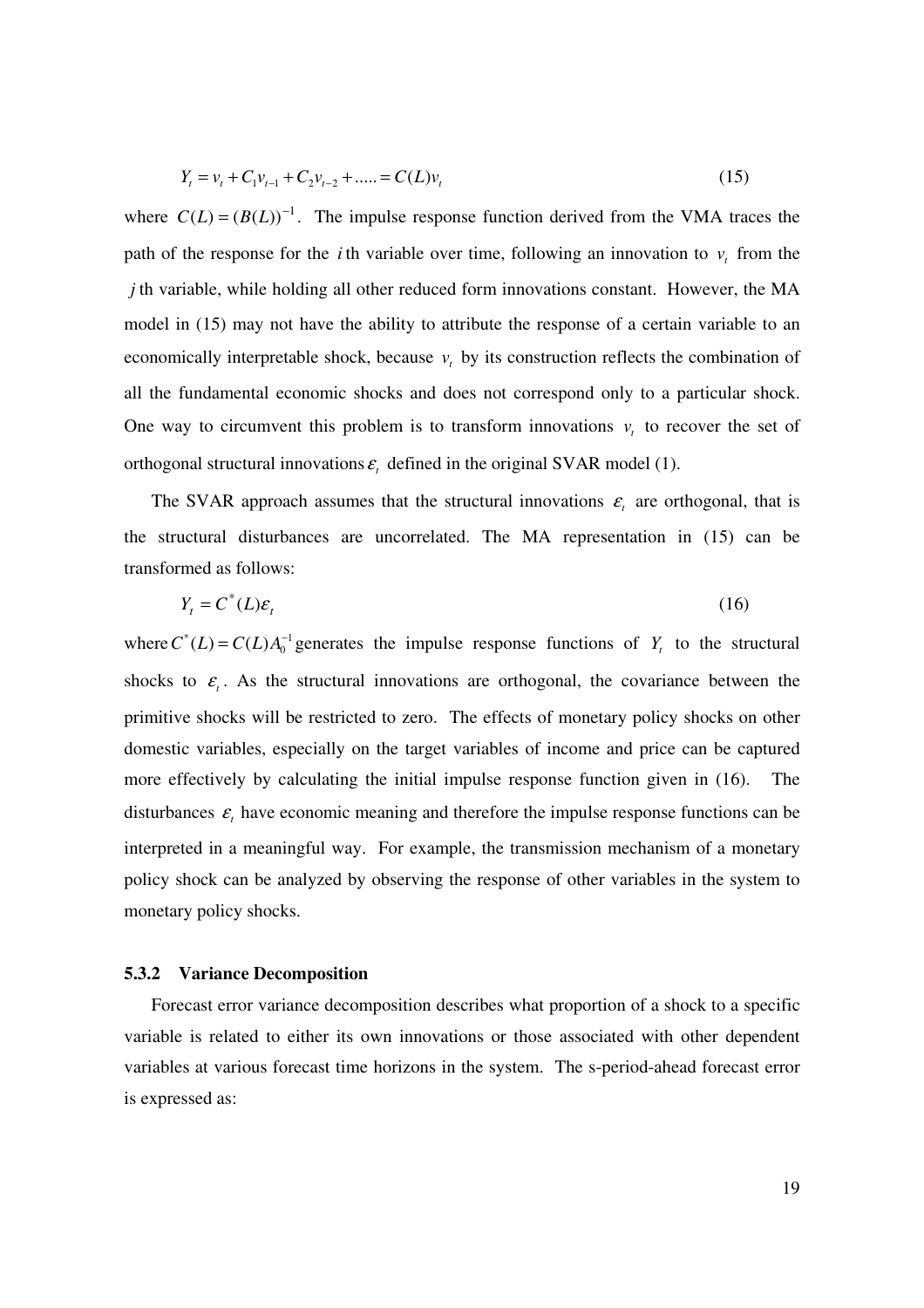$$
y_{t+s} - \hat{y}_{t+st} = v_{t+s} + C_1 v_{t+s-1} + C_2 v_{t+s-2} + \dots + C_{s-1} v_{t+1}
$$
\n(17)

The mean squared error of the s-period forecast is:

$$
MSE(\hat{y}_{t+slt}) = \Omega + C_1 \Omega C_1 + C_2 \Omega C_2 + ... + C_{s-1} \Omega C_{s-1}
$$
\n(18)

$$
MSE(\hat{y}_{t+st}) = A_0^{-1} \Sigma (A_0^{-1})' + C_1 A_0^{-1} \Sigma (A_0^{-1})' C_1' + ... + C_{s-1} A_0^{-1} \Sigma (A_0^{-1})' C_{s-1}
$$
\n(19)

where  $\Omega = A_0^{-1} \Sigma (A_0^{-1})'$ 1  $\Omega = A_0^{-1} \Sigma (A_0^{-1})'$ . Expression (19) describes the contribution of the orthogonal innovations  $\varepsilon$ <sub>*t*</sub> to the MSE of the s-period-ahead forecast of variables in  $Y$ <sup>*t*</sup>.

# **6. Empirical Results**

<sup>-</sup>

The sample period of this study is divided into pre-crisis period (1980:1 to 1997:6) and post-crisis period (1998:1 to 2006:5). The two sub-periods are considered primarily to assess the impact of the 1997 crisis on the Malaysian monetary transmission mechanism. According to Fung (2002), the use of monthly data series is appropriate to study the monetary framework, especially in justifying the identification assumption of no contemporaneous feedback from the policy variables to the non policy variables.

The parameters of the SVAR are estimated in two stages as outlined in Section 5.2. In the first stage, the restrictions given in Table 3 were imposed and the OLS residuals of reduced-form VAR are obtained.<sup>24</sup> As for the number of lags in the model, the standard information criteria of Akaike (AIC) and Hannan-Quinn (HQC) chose an optimal lag length of two, while Schwarz (SC) suggested lag length 1 for the two sub-sample periods. However, the lag length identified by the information criteria is found to be inadequate to capture the underlying dynamics of the system as it is not sufficiently long to eliminate the autocorrelations present in the residual series. Subsequently, the Portmanteau and LM-test for residual autocorrelation were carried out, and this test identified the lag length of four for both sub-periods. Hence a common VAR(4) is used in this analysis. In the second stage, the contemporaneous matrix  $A_0$  defined in Section 3 is identified using the sets of restrictions given in Table 2.

 $24$  If there are no restrictions imposed on B(L) coefficients, then an efficient estimation of the reduced form VAR can be achieved by the separate applications of OLS to each equation. The single equation estimation of the VAR in (5) however, yields consistent but asymptotically inefficient parameter estimates. The loss in efficiency arises from the zero restrictions imposed on the lag structure.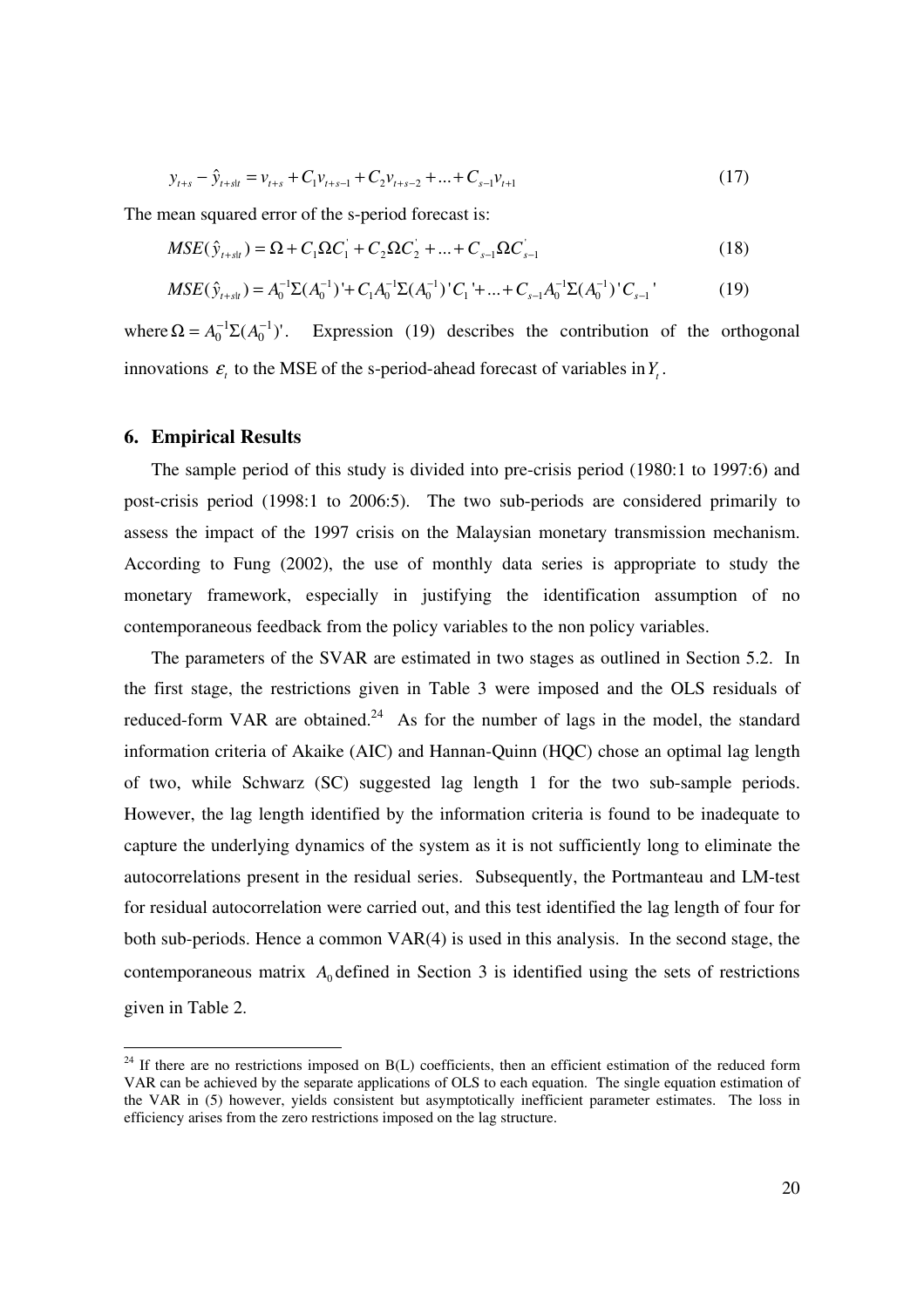#### **6.1 Impulse Response Analysis**

A selection of key impulse response functions of domestic variables to independent (onestandard deviation) shocks is discussed in this section. The sizes of the shocks are measured by the standard deviations of the corresponding orthogonal errors obtained from the SVAR model. The sizes of the one standard deviation shocks during the pre- and post-crisis periods are presented in Table 4 below.

Size of shocks from foreign variables Size of shocks from domestic variables **Periods PC IP**<sub>U</sub> **P**<sub>U</sub> **IR**<sub>U</sub> **IR**<sub>U</sub> **IP**<sub>M</sub> **P**<sub>M</sub> **M**<sub>M</sub> **IR**<sub>M</sub> **EX**<sub>M</sub> **Pre- Crisis** 0.0198 0.0052 0.0020 0.4473 0.0510 0.0035 0.0220 1.0340 0.0093 **Post Crisis |** 0.0185 0.0049 0.0025 0.1178 | 0.0235 0.0025 0.0192 0.2048 0.0085

**Table 4.** Magnitude of One Standard Deviation Shocks during the Pre- and Post-Crisis Periods

With an exception of domestic monetary shock, which is notably different for the two periods, the sizes of the rest of the orthogonal shocks in the SVAR system appear to be the similar for both sub-periods. The size of Malaysian monetary policy shock in the post-crisis period seems to have declined to one fifth of its size in the pre-crisis period. Such an outcome implies that the BNM had more autonomy in the conduct of monetary policy under the pegged exchange rate and capital control regimes introduced in the post crisis period.

#### **6.1.1 Impulse Responses of Malaysian Interest Rate to Foreign Shocks**

Figure 1 below shows the impact of foreign shocks namely the world commodity price shock (PC), US output shock (IP $_U$ ) and US price shock (P $_U$ ) on Malaysian monetary policy instrument  $(IR<sub>M</sub>)$ .

**Figure 1:** Responses of  $IR_M$  to PC,  $IP_U$  and  $P_U$  Shocks (Solid Line – Pre-Crisis Period; Dashed Line – Post-Crisis Period)

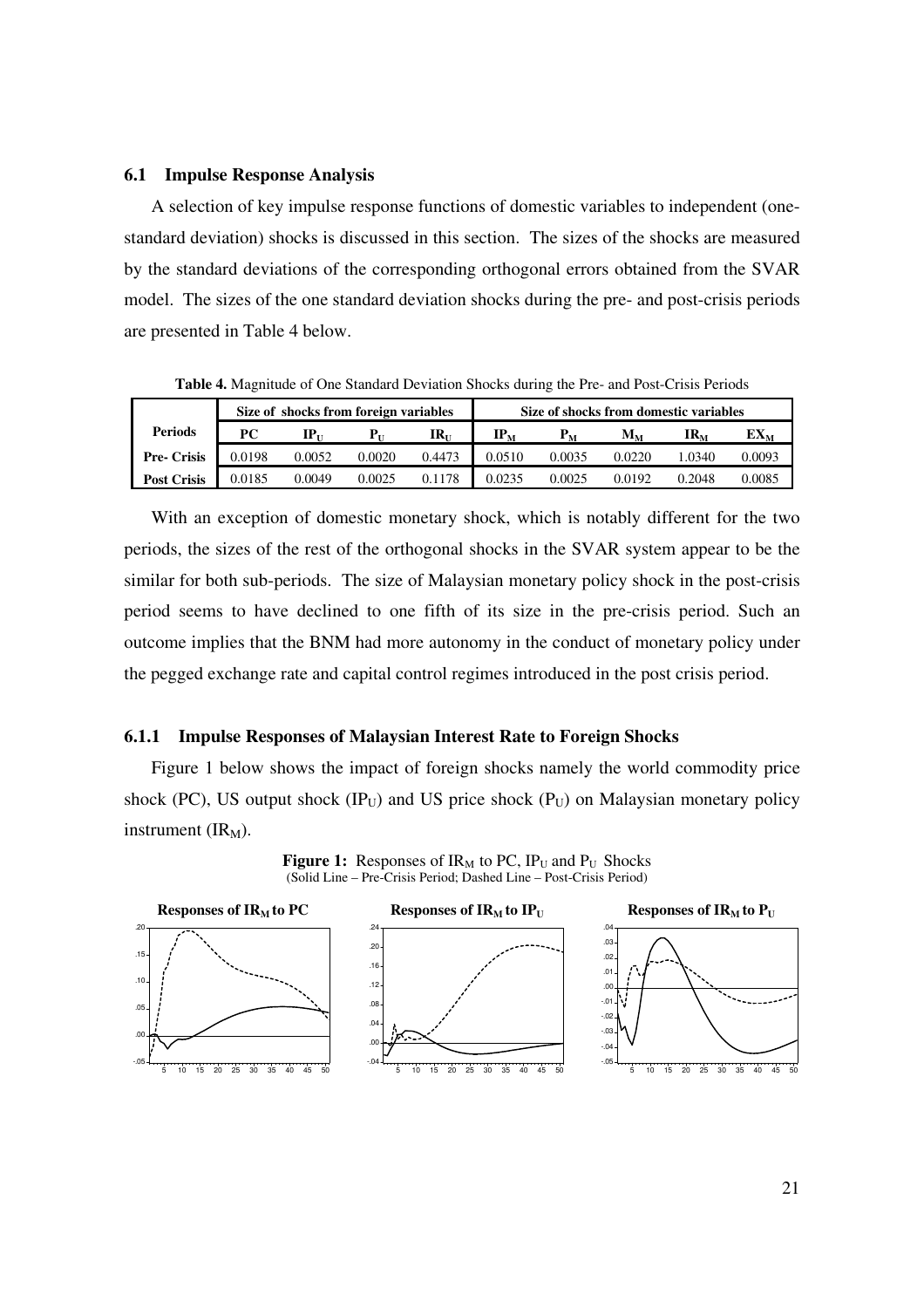As expected, a positive shock to PC, results in an increase in  $IR_M$  in both sub-periods. However the effect of this shock was immediate and stronger in the post-crisis period. A positive shock to  $IP_U$  tend to have a brief positive effect on the interest rate in the pre-crisis period, while more persistent and intense effect were observed in the post-crisis period. Though a positive shock to  $P_U$  provides a similar movement in the responses of the interest rate, the strength of the movement was more prominent only in the pre-crisis period. Overall the Malaysian monetary policy appears to be more vulnerable to foreign inflationary and output shocks during the post crisis period.

# **6.1.2 Impulse Responses of Malaysian Output, Price and Interest Rates to US Monetary Shocks**

A positive shock to US interest rate  $\text{(IR}_U)$  is interpreted as tightening of US monetary policy. Figure 2 below shows the impact of US monetary shock on domestic variables namely the Malaysian output  $(IP_M)$ , price  $(P_M)$  and interest rates  $(IR_M)$ .

Figure 2: Responses of IP<sub>M</sub>, P<sub>M</sub> and IR<sub>M</sub> to US Monetary Shock (Solid Line – Pre-Crisis Period; Dashed Line – Post-Crisis Period)



In the pre-crisis period, the US contractionary monetary policy seems to have a dampening effect on Malaysian output and price, resulting in the reduction of Malaysian interest rate. In the post-crisis period, the output tends to increase initially and then starts to decline after 10 months while the interest rate respond positively to the US monetary shock. Overall, output responded to foreign monetary shock more strongly in the pre-crisis period, while the price responded more intensively in the post-crisis period.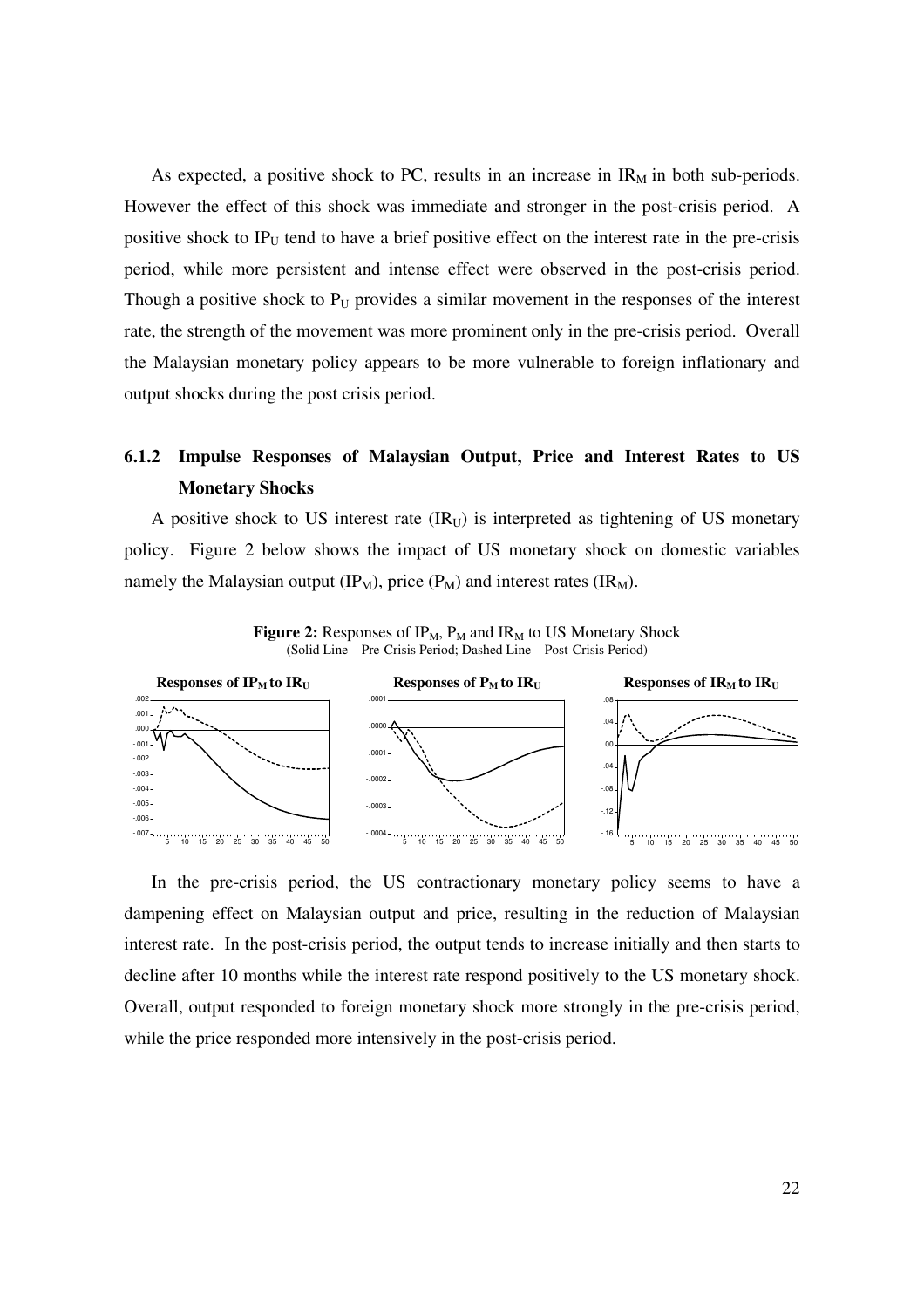# **6.1.3 Responses of Malaysian Output, Price, Monetary Aggregate and Interest Rates to Domestic Output and Price Shocks**

Figures 3 and 4 below shows the impact of positive shocks to output and prices on domestic variables. Positive shocks to Malaysian output and prices appear to have led to some contradicting results in both sub-periods. In the pre-crisis period, a positive shock to output induces a tightening of the monetary policy resulting in an increase in the domestic interest rate. This rise in interest rate seems to cause the money demand and the price level to decline. In the post-crisis period, the response of interest rate to output shock was not strong, and hence the negative response of price to this shock was also mild. The positive response of money to positive output shock in the post-crisis period could have been induced by the rise in the demand for money.

**Figure 3:** Responses of  $P_M$ ,  $M_M$  and  $IR_M$  to  $IP_M$  Shock (Solid Line – Pre-Crisis Period; Dashed Line – Post-Crisis Period)



Interestingly, as observed in Figure 4, the responses of the three domestic variables namely the output, money and interest rate to price shock tend to move in the opposite direction in both sub-periods.

**Figure 4:** Responses of  $IP_M$ ,  $M_M$  and  $IR_M$  to  $P_M$  Shock (Solid Line – Pre-Crisis Period; Dashed Line – Post-Crisis Period)

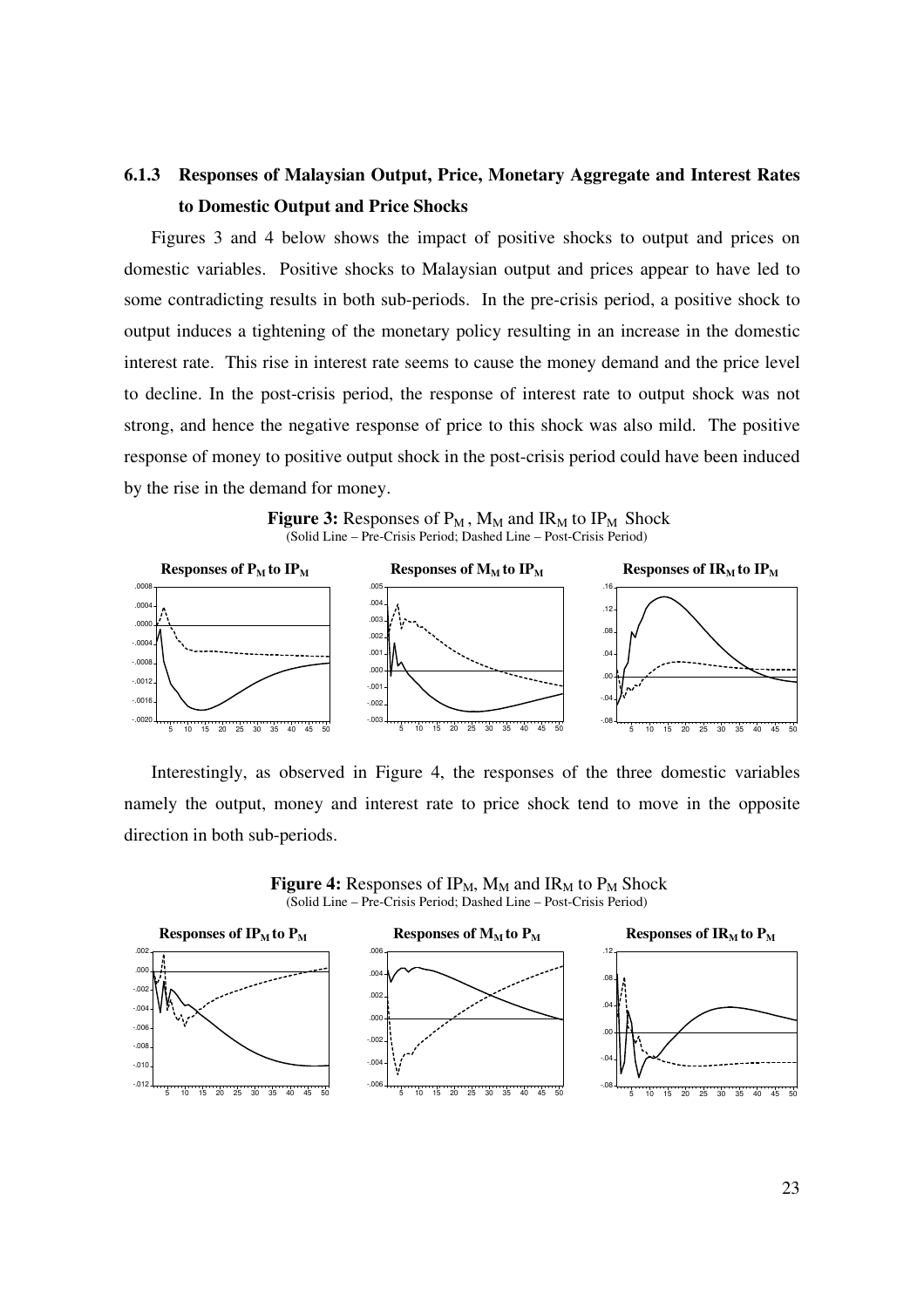A positive shock to price level leads to an inflationary pressure in the economy and as a result the output declines in both sub-periods. However, the effect was more persistent in the pre-crisis period. The three variables' responses to price shock in the post-crisis period is more in line with the consensus view that output and money react negatively, while interest rate react positively to price shock.

# **6.1.4 Responses of Malaysian Policy Variables to Money, Interest Rate and Exchange Rate Shocks**

Referring to Figure 5, a positive shock to money leads to an easing of monetary policy where the interest rate declined, consistent with the liquidity effect and the effect was larger in the pre-crisis period than that in the post-crisis period. A similar positive money shock on exchange rate however, did not produce the expected results in pre-crisis period, where the exchange rate appreciated instead of depreciating.



**Figure 5.** Responses of  $IR_M$ ,  $M_M$  and  $EX_M$  to  $IR_M$ ,  $M_M$  and  $EX_M$  Shocks (Solid Line – Pre-Crisis Period; Dashed Line – Post-Crisis Period)

In the pre-crisis period, a positive shock to interest rate provided the expected contractionary effect on money and exchange rate whereby the money declined and the exchange rate appreciated. In the post crisis period, the rise in interest rate did not induce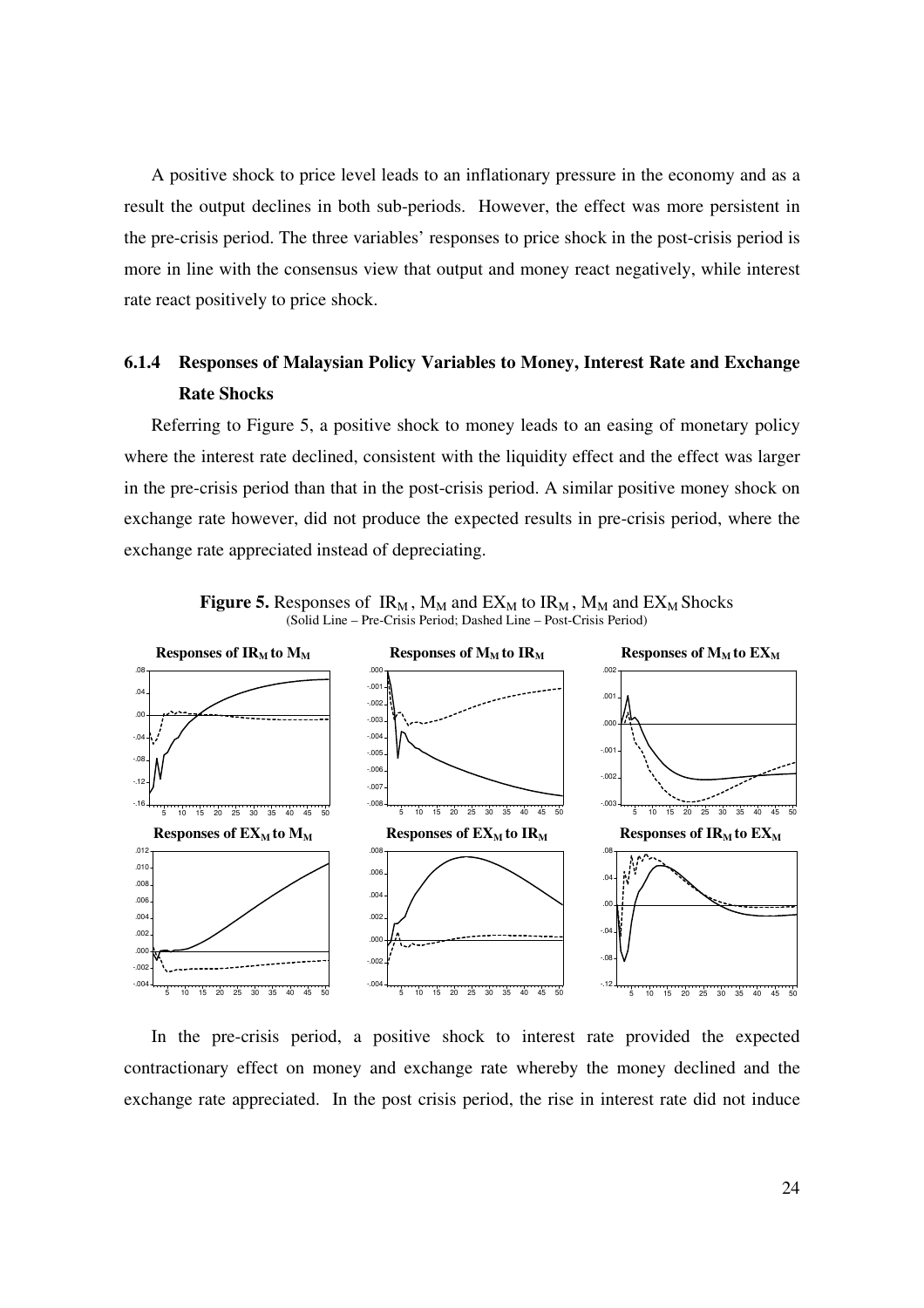the exchange rate changes and this result is not surprising as BNM pegged the Malaysian ringgit to the US dollar during this period.

In the pre-crisis period, a positive shock to exchange rate, representing an appreciation of the domestic currency led to a brief fall in the interest rate. As expected, a positive shock to exchange rate causes the money demand to respond negatively in both sub-periods. Overall, we can conclude that the domestic policy variables responded to policy shocks more prominently and consistently in the pre-crisis period.

# **6.1.5 Responses of Malaysian Output and Price to Money, Interest Rate and Exchange Rate Shocks**

With an exception of price puzzle in the pre-crisis period, both output and price responded as expected to all three policy shocks. The output responded positively to the expansionary money shock and negatively to the contractionary interest rate shock. An appreciation of the exchange rate may have affected the export market which leads to a fall in the output level. The shocks to the interest rate and the exchange rate had a stronger influence on output in the pre-crisis period, while the money shock had a larger influence on output in the post-crisis period.

A positive money shock causes the price level to increase, suggesting a demand driven inflationary pressure and the effect was much more persistent in the pre-crisis period. A price puzzle - which is prevalent empirical finding in the monetary literature - is present in the pre-crisis period on the Malaysian economy whereby a positive shock to interest rate leads to an increase in price level. The inclusion of world commodity price in the SVAR model to account for inflation expectation did not help to solve this problem.

An appreciation of the domestic currency causes the price level and output to decline. This appears to be consistent with Taylor (2000)'s view that the exchange rate affects output through expenditure switching effect while, the price is affected via pass-through effect. Overall the results indicate that the three monetary channels played a more significant role in transmitting the monetary shock to the target variables of output and price in the pre-crisis period.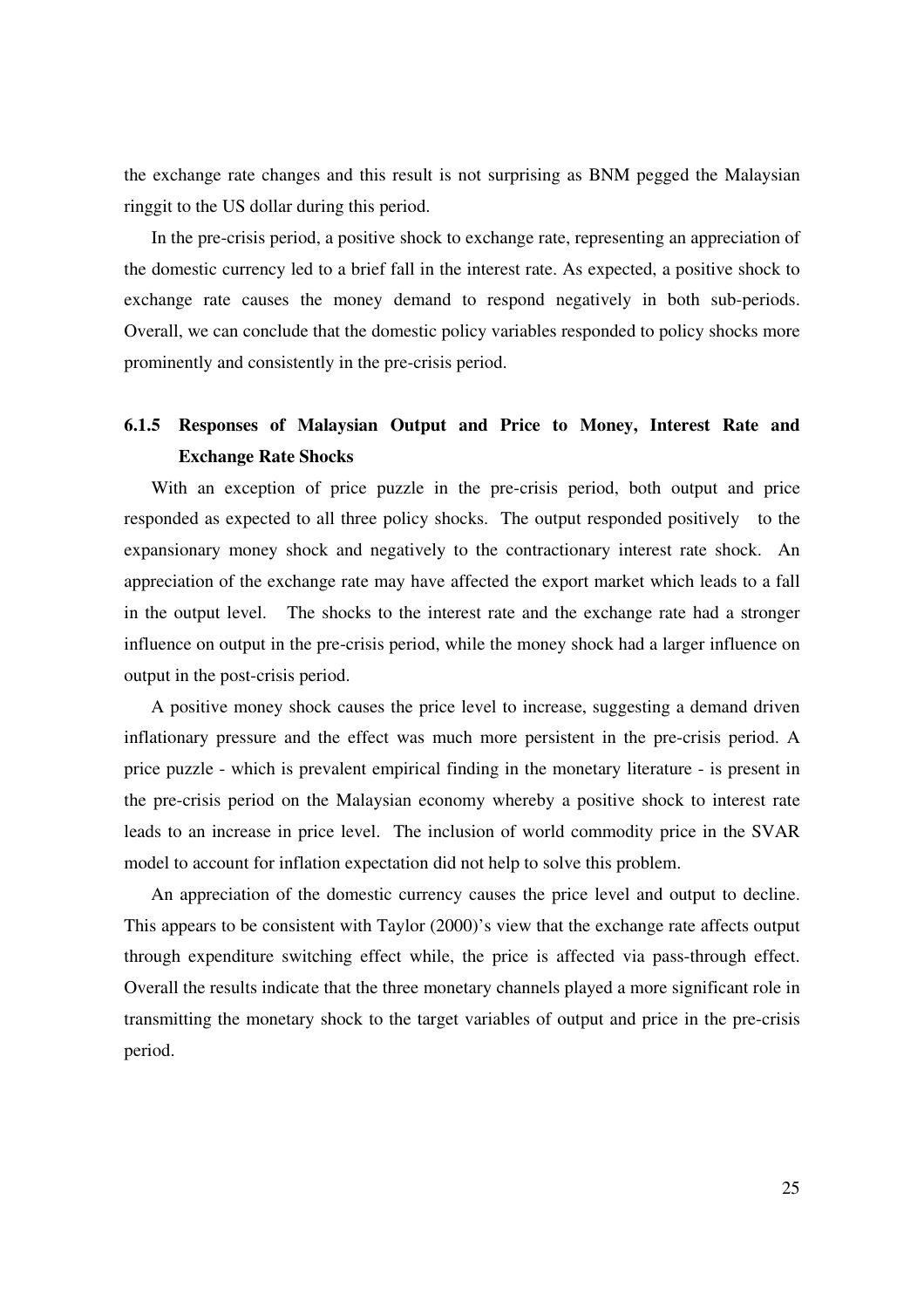



#### **6.2 Variance Decomposition**

The forecast error variance decomposition is a useful tool to examine the interactions between the variables over the impulse response horizon. Tables 5 and 6 report the proportion of the variations of the five domestic variables, explained by other variables in the SVAR model for the pre- and post-crisis periods respectively. The variance decomposition for the first, twelfth, twenty fourth and forty eighth horizon into the future are reported.

During the pre-crisis period, much of the variation in output in the medium term is explained by its own shock followed by the shocks on interest rates and exchange rates. In the longer horizon, it is largely affected by the world commodity prices, US output, domestic price levels and interest rates. As for prices, in the shorter horizon, the variations is mostly explained by its own shock, while in the longer horizon, much of the movement is caused by the world commodity price index followed by domestic money shocks. The variations in the money supply and interest rates are mainly affected by their own shocks. In the long run, money is mildly affected by interest rates, while interest rate is affected by price level in the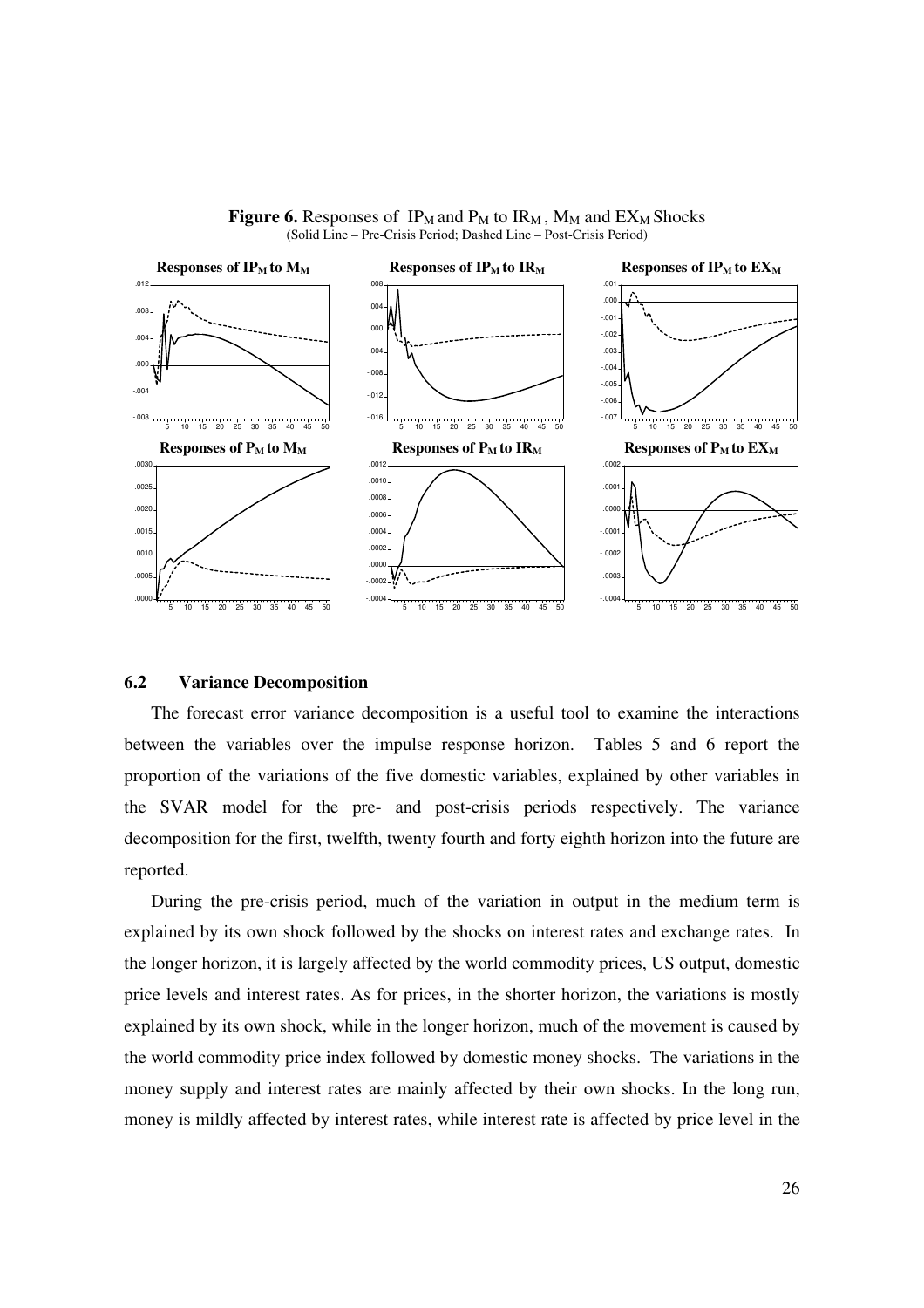economy. Further, the exchange rate is largely affected by the world commodity price index and the domestic price levels.

|                      | % of Variation due to |        |       |          |                            |       |                           |          |                            |
|----------------------|-----------------------|--------|-------|----------|----------------------------|-------|---------------------------|----------|----------------------------|
| Horizon              | PC                    | $IP_U$ | $P_U$ | $IR_{U}$ | $\mathbf{IP}_{\mathbf{M}}$ | $P_M$ | $\mathbf{M}_{\mathbf{M}}$ | $IR_{M}$ | $\mathbf{EX}_{\mathbf{M}}$ |
| Output               |                       |        |       |          |                            |       |                           |          |                            |
| 1                    | 0.00                  | 0.00   | 0.00  | 0.00     | 100.00                     | 0.00  | 0.00                      | 0.00     | 0.00                       |
| 12                   | 0.70                  | 0.62   | 0.81  | 0.04     | 87.58                      | 1.04  | 1.88                      | 3.42     | 3.90                       |
| 24                   | 0.95                  | 3.73   | 0.70  | 0.53     | 69.82                      | 3.82  | 2.67                      | 11.87    | 5.91                       |
| 48                   | 15.86                 | 8.80   | 3.35  | 2.69     | 38.77                      | 10.21 | 2.03                      | 14.20    | 4.10                       |
| <b>Price</b>         |                       |        |       |          |                            |       |                           |          |                            |
| 1                    | 0.00                  | 0.00   | 0.00  | 0.00     | 0.86                       | 99.14 | 0.00                      | 0.00     | 0.00                       |
| 12                   | 10.64                 | 0.02   | 0.11  | 0.06     | 13.02                      | 67.10 | 6.25                      | 2.32     | 0.47                       |
| 24                   | 41.42                 | 0.17   | 0.07  | 0.12     | 11.83                      | 34.06 | 8.60                      | 3.45     | 0.28                       |
| 48                   | 73.76                 | 0.12   | 0.04  | 0.06     | 4.60                       | 10.76 | 9.35                      | 1.24     | 0.07                       |
| <b>Money</b>         |                       |        |       |          |                            |       |                           |          |                            |
|                      | 0.00                  | 0.00   | 0.00  | 0.00     | 3.03                       | 3.82  | 93.15                     | 0.00     | 0.00                       |
| 12                   | 0.13                  | 0.01   | 0.07  | 0.05     | 0.90                       | 4.79  | 88.87                     | 4.78     | 0.40                       |
| 24                   | 0.78                  | 0.33   | 0.16  | 0.06     | 1.70                       | 3.47  | 85.67                     | 6.60     | 1.24                       |
| 48                   | 1.13                  | 2.24   | 0.47  | 0.54     | 1.62                       | 2.07  | 79.89                     | 10.39    | 1.64                       |
| <b>Interest Rate</b> |                       |        |       |          |                            |       |                           |          |                            |
| 1                    | 0.01                  | 0.05   | 0.03  | 1.95     | 0.22                       | 0.66  | 1.73                      | 95.36    | 0.00                       |
| 12                   | 3.17                  | 0.18   | 0.30  | 1.46     | 3.64                       | 0.80  | 2.56                      | 86.80    | 1.09                       |
| 24                   | 3.99                  | 0.28   | 0.47  | 1.41     | 7.44                       | 0.92  | 2.59                      | 81.10    | 1.79                       |
| 48                   | 3.86                  | 0.51   | 1.48  | 1.49     | 7.44                       | 1.89  | 4.90                      | 76.61    | 1.81                       |
| <b>Exchange Rate</b> |                       |        |       |          |                            |       |                           |          |                            |
|                      | 0.12                  | 3.22   | 7.01  | 0.06     | 0.32                       | 0.33  | 0.07                      | 0.24     | 88.63                      |
| 12                   | 8.52                  | 10.89  | 8.30  | 1.30     | 2.65                       | 25.64 | 0.08                      | 5.24     | 37.38                      |
| 24                   | 28.86                 | 9.83   | 4.35  | 1.94     | 6.00                       | 26.40 | 0.98                      | 8.84     | 12.80                      |
| 48                   | 59.61                 | 4.78   | 3.33  | 1.52     | 4.33                       | 13.24 | 5.15                      | 4.75     | 3.29                       |

**Table 5.** Variance Decomposition of the Domestic Variables during the Pre-Crisis Period

Notably, a different set of results emerges for the post-crisis period. During this period, the world commodity price index appears to be playing an important role in explaining much of the variations in the domestic variables, especially in the longer horizon. Apart from the world commodity price index, the US output also seems to be affecting the movements in the Malaysian monetary aggregate, interest rates and exchange rates in the longer horizon. This result is consistent with what was observed in the impulse response function analysis whereby the variations in the domestic variables tend to be largely affected by the movement in the foreign variables in the post-crisis period.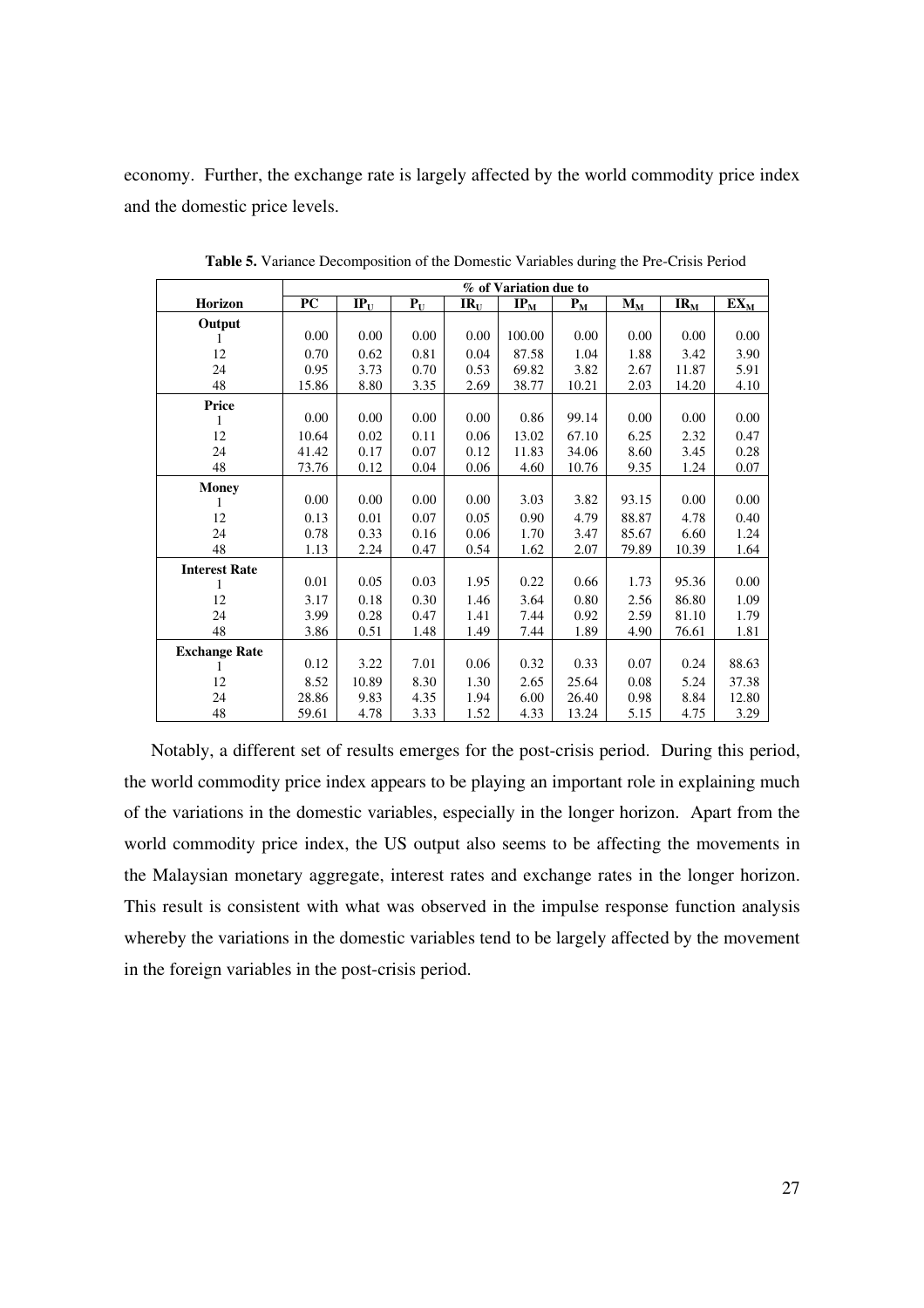|                      | % of Variation due to |        |       |                            |                                        |                                       |                         |          |        |
|----------------------|-----------------------|--------|-------|----------------------------|----------------------------------------|---------------------------------------|-------------------------|----------|--------|
| Horizon              | <b>PC</b>             | $IP_U$ | $P_U$ | $\mathbf{IR}_{\mathbf{U}}$ | $\mathbf{IP}_{\underline{\mathbf{M}}}$ | $\mathbf{P}_{\underline{\mathbf{M}}}$ | $\mathbf{M}_\mathbf{M}$ | $IR_{M}$ | $EX_M$ |
| Output               |                       |        |       |                            |                                        |                                       |                         |          |        |
|                      | 0.00                  | 0.00   | 0.00  | 0.00                       | 100.00                                 | 0.00                                  | 0.00                    | 0.00     | 0.00   |
| 12                   | 30.60                 | 0.22   | 0.02  | 0.44                       | 45.04                                  | 1.73                                  | 17.24                   | 4.06     | 0.65   |
| 24                   | 42.23                 | 1.00   | 0.15  | 0.64                       | 30.01                                  | 1.34                                  | 18.16                   | 3.97     | 2.54   |
| 48                   | 53.10                 | 10.90  | 0.11  | 1.62                       | 15.33                                  | 1.59                                  | 13.44                   | 2.14     | 1.77   |
| Price                |                       |        |       |                            |                                        |                                       |                         |          |        |
| 1                    | 0.00                  | 0.00   | 0.00  | 0.00                       | 0.03                                   | 99.97                                 | 0.00                    | 0.00     | 0.00   |
| 12                   | 10.33                 | 0.04   | 0.01  | 0.05                       | 3.64                                   | 76.88                                 | 8.35                    | 0.56     | 0.13   |
| 24                   | 62.52                 | 0.04   | 0.01  | 0.02                       | 2.63                                   | 29.62                                 | 4.94                    | 0.14     | 0.09   |
| 48                   | 92.12                 | 0.08   | 0.00  | 0.01                       | 0.58                                   | 5.69                                  | 1.49                    | 0.02     | 0.01   |
| <b>Money</b>         |                       |        |       |                            |                                        |                                       |                         |          |        |
|                      | 0.00                  | 0.00   | 0.00  | 0.00                       | 0.12                                   | 1.16                                  | 98.71                   | 0.00     | 0.00   |
| 12                   | 3.15                  | 0.27   | 0.02  | 0.41                       | 2.73                                   | 3.72                                  | 84.76                   | 4.08     | 0.84   |
| 24                   | 7.25                  | 1.42   | 0.17  | 0.90                       | 1.91                                   | 2.78                                  | 77.64                   | 4.85     | 3.08   |
| 48                   | 31.53                 | 13.49  | 0.12  | 2.14                       | 1.05                                   | 4.10                                  | 43.00                   | 2.38     | 2.24   |
| <b>Interest Rate</b> |                       |        |       |                            |                                        |                                       |                         |          |        |
| 1                    | 3.44                  | 0.01   | 0.00  | 0.44                       | 0.46                                   | 1.31                                  | 1.91                    | 92.43    | 0.00   |
| 12                   | 46.25                 | 2.83   | 0.46  | 2.98                       | 1.18                                   | 4.72                                  | 1.58                    | 29.13    | 10.88  |
| 24                   | 59.59                 | 5.58   | 0.57  | 2.63                       | 2.15                                   | 5.71                                  | 0.82                    | 14.61    | 8.34   |
| 48                   | 57.66                 | 23.72  | 0.32  | 2.52                       | 1.20                                   | 3.57                                  | 0.78                    | 6.51     | 3.72   |
| <b>Exchange Rate</b> |                       |        |       |                            |                                        |                                       |                         |          |        |
|                      | 2.76                  | 0.26   | 0.82  | 0.77                       | 0.25                                   | 0.20                                  | 0.25                    | 6.19     | 88.50  |
| 12                   | 46.13                 | 5.15   | 4.57  | 3.36                       | 0.63                                   | 5.82                                  | 6.83                    | 1.23     | 26.27  |
| 24                   | 45.41                 | 9.63   | 3.30  | 5.16                       | 1.23                                   | 8.71                                  | 9.02                    | 0.85     | 16.69  |
| 48                   | 54.35                 | 23.97  | 1.29  | 2.99                       | 0.82                                   | 4.65                                  | 4.71                    | 0.52     | 6.69   |

**Table 6.** Variance Decomposition of the Domestic Variables during the Post-Crisis Period

## **7. Conclusion**

In this paper, we employed the SVAR methodology to model and investigate the Malaysian monetary policy framework and how it has been affected by the 1997 financial crisis. We establish identification conditions to uncover the dynamic effects of monetary policy shocks on various domestic variables in the both pre- and post-crisis periods. The orthogonal policy shocks obtained from the SVAR model are used to assess the effectiveness of monetary policy and the roles of various transmission channels in affecting the price levels and the economic activities in Malaysia.

A nine-variable-SVAR model and monthly data from January 1980 to May 2006 are used to study the Malaysian monetary policy framework. This sample period covers only the post liberalization period in Malaysia which also includes the East Asian financial crisis in 1997. Both the domestic and foreign (US) variables were used to capture the dynamic responses of the Malaysian economy to domestic and foreign shocks. The foreign block exogeneity and the contemporaneous and dynamic restrictions on the domestic block are imposed to provide some economic structure to the Malaysian SVAR model. To examine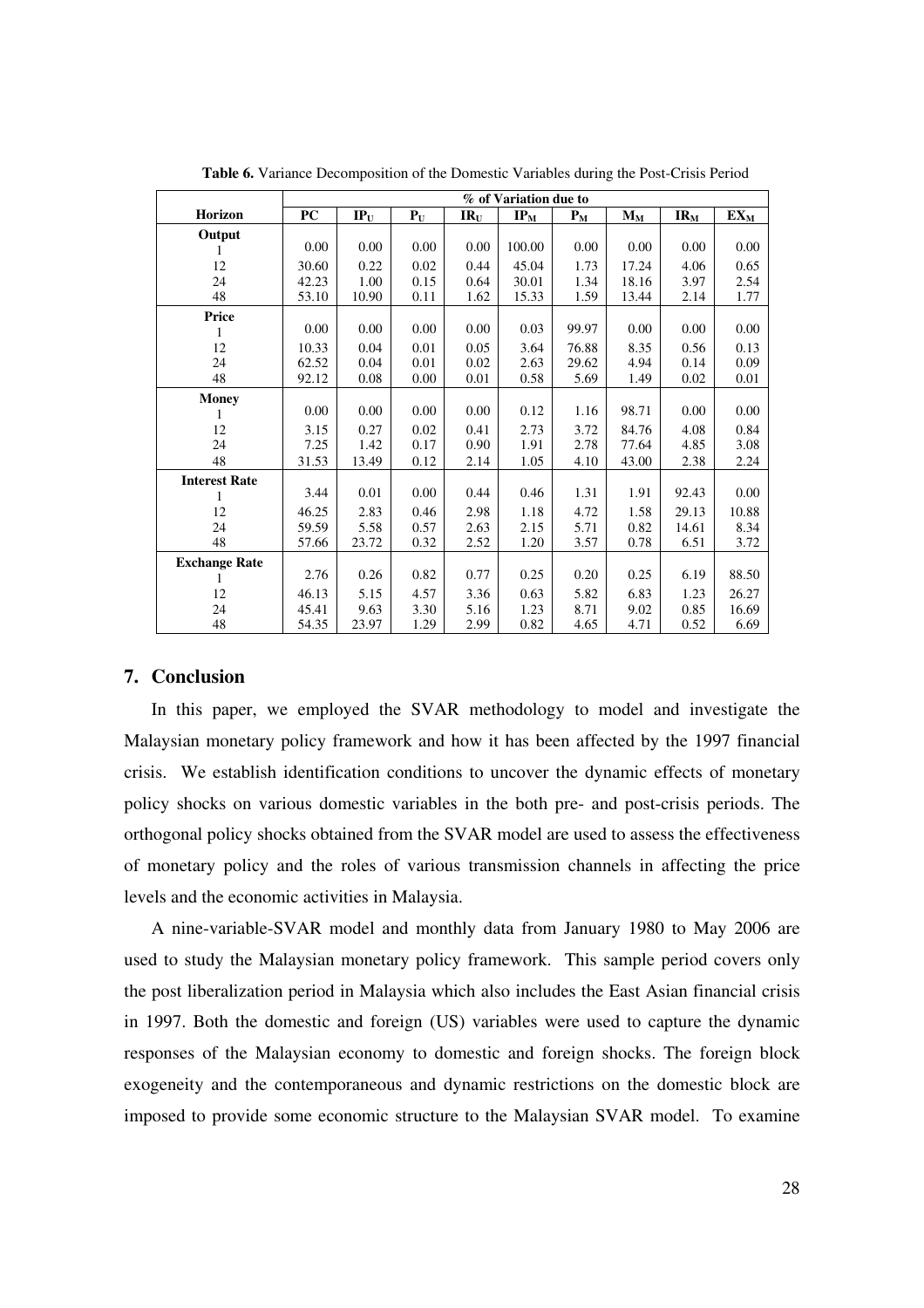the effect of Asian crisis in 1997, the analysis was conducted in the pre- and post-crisis periods 1980:1 to 1997:6 and 1998:1 to 2006:5 respectively.

The empirical results show notable differences in the monetary policy transmission mechanism during these two sample periods. In the pre-crisis period, monetary policy and exchange rate shocks have significantly affected the output, price, money, interest rate and exchange rate. In the post-crisis period, on the other hand, money tends to have a stronger influence on the output. Moreover, the domestic monetary policy appear to be far more vulnerable to foreign shocks especially the world commodity price shock and output shock in the post-crisis than in the pre-crisis period. The variance decomposition results also support these findings.

Considering the notable differences in the effects of monetary policy during the pre- and post crisis periods, the task of steering the economy in the right direction with an appropriate pressure can be a very challenging task for BNM. In addition, we also concur with Umezaki (2006) that the BNM not only need to take the domestic factors into consideration but also the external factors especially the foreign monetary and inflationary shocks when devising an appropriate monetary policy measure.

There is evidence of price puzzle in our analysis that a positive shock to interest rate increased the price level instead of reducing it. This economic puzzle seems to be commonly inherent in the monetary literature. According to Sims (1992), the price puzzle is the result of the SVAR model not reflecting perfectly the information set the central bank possesses about the future inflation and it is unknown to researchers. However, it is also worth noting that a large scale VAR model may capture the required information but it can lead to over parameterisation problem and statistically inefficient results.

As pointed out in Fry and Pagan (2005) there are also other possible sources of specification errors in VARs. One such mis-specification is due to the assumption of the VAR being of finite order when it can be of infinite order. In this regard, a reduced system may follow a vector autoregressive moving average (VARMA) process rather than a VAR process. The suitability of the VARMA methodology for Malaysian monetary policy framework will be investigated in our future work.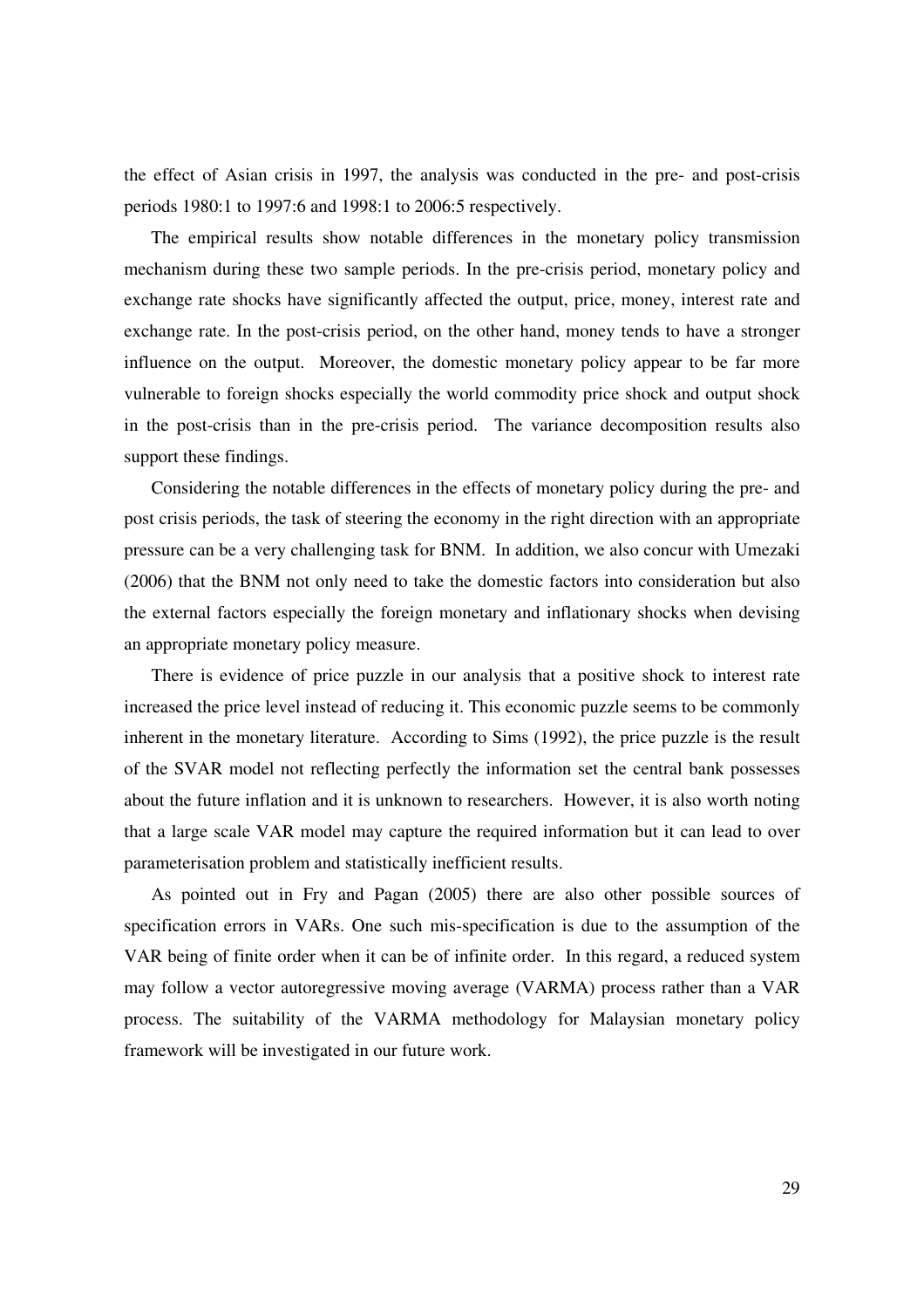#### **Acknowledgement**

We would like to thank Mardi Dungey and Vance Martin for their generosity in sharing with us some of their VAR program codes.

### **References**

- Athukorala, P C, 2001, *Crisis and Recovery in Malaysia: The Role of Capital Controls* (Cheltenham: Edward Elgar).
- Awang, A H, T H Ng, and A Razi, 1992, Financial Liberalisation and Interest Rate Determination in Malaysia, (Bank Negara Malaysia).
- Azali, M, 1998, The Role Of Money And Credit In The Monetary Policy Transmission Mechanism, *Asian Economic Review* 40.
- Azali, M, 2003. *Transmission mechanism in a developing economy : does money or credit matter?*
- Azali, M, and K G Matthews, 1999, Money-income and credit-income relationships during the pre- and the post-liberalization periods: evidence from Malaysia *Applied Economics* 31, 1161-1170.
- Bernanke, B S, 1986, Alternative Explanations of the Money-Income Correlations, *Carnegie-Rochester Conference Series on Public Policy* 25, 49-99.
- Bernanke, B S, and A S Blinder, 1992, The Federal Funds Rate and the Channels of Monetary Transmission, *The American Economic Review* 82, 901-921.
- Bernanke, B S, and I Mihov, 1995, Measuring Monetary Policy, NEBR Working Paper.
- Blanchard, O J, and M W Watson, 1986, Are Business Cycles All Alike?, in R Gordon, ed.: *The American Business Cycle: Continuity and Change* (University of Chicago Press).
- BNM, 1994. *Money and Banking in Malaysia* (Kuala Lumpur).
- BNM, 1999. *The Central Bank and the Financial System in Malaysia: A Decade of Change* (Kuala Lumpur).
- Cheong, L M, 2004, Globalisation and the Operation of Monetary Policy in Malaysia, *Bank of International Settlement* 23, 209-215.
- Christiano, J L, and M Eichenbaum, 1992, LiquidityEffects and theMonetary Transmission Mechanism, *American Economic Review* 82, 346-353.
- Christiano, L J, M Eichenbaum, and C L Evans, 1998, Monetary Policy Shocks: What Have We Learned and to What End, NBER Working Paper.
- Clinton, K, and W Engert, 2000, Conference Summary "Money, Monetary Policy, and Transmission Mechanism", Bank of Canada Review.
- Cushman, D O, and T A Zha, 1997, Identifying Monetary Policy in a Small Open Economy Under Flexible Exchange Rates, *Journal of Monetary Economics* 39, 433-448.
- Dekle, R, and M Pradhan, 1997, Financial Liberalization And Money Demand In ASEAN Countries: Implications For Monetary Policy, IMF Working Paper (Washington DC.).
- Domac, I, 1999, The Distributional Consequences of Monetary Policy: Evidence from Malaysia, World Bank Policy Research Working Papers.
- Dungey, M, and R Fry, 2003, International Shocks on Australia the Japanese Effect. , *Australian Economic Papers* 42, 158-182.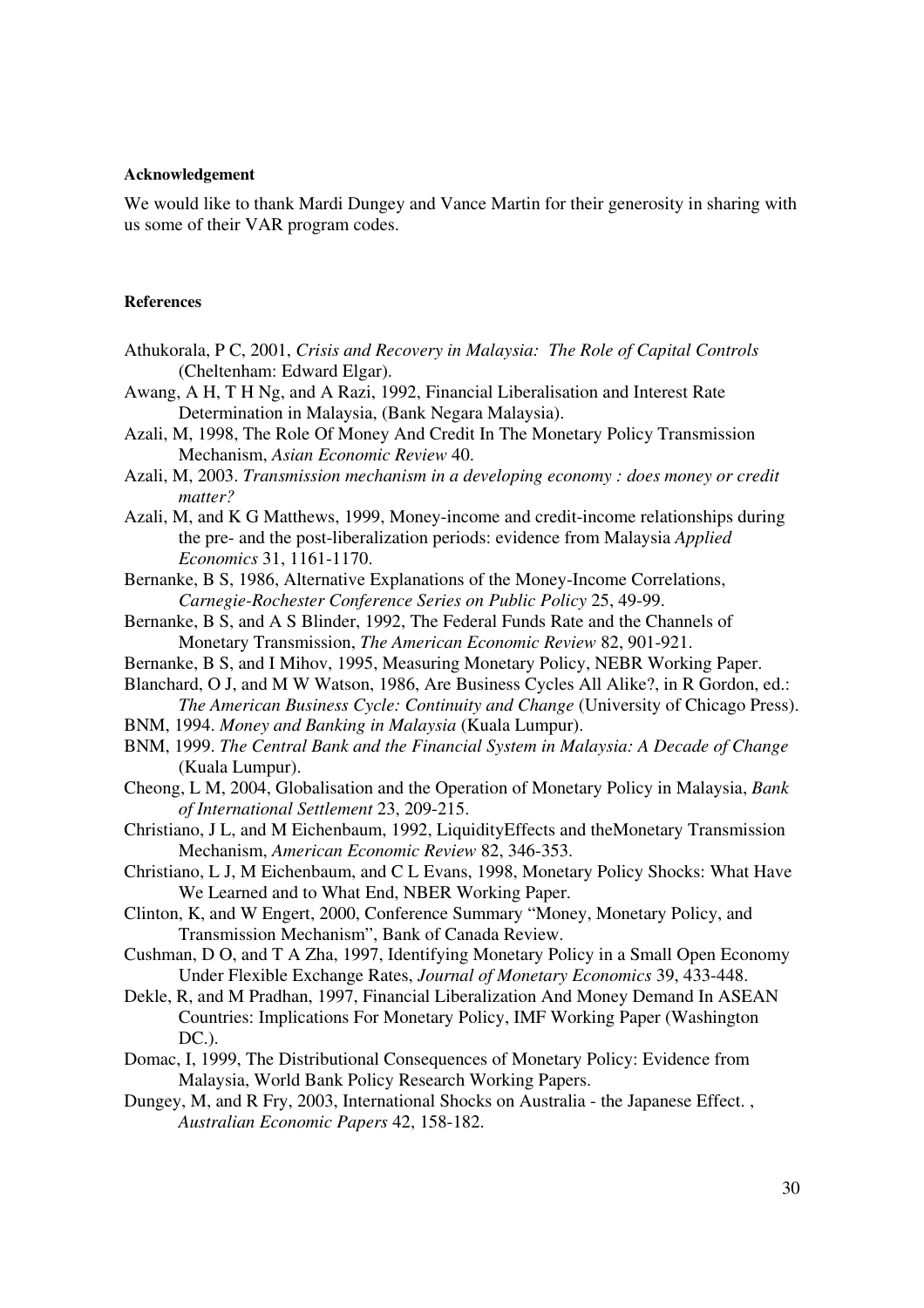- Dungey, M, and A R Pagan, 2000, A Structural VAR Model of the Australian Economy, *Economic Record* 76, 321-342.
- Eichenbaum, M, and C L Evans, 1995, Some Empirical Evidence on the Effects of Shocks to Monetary Policy on Exchange Rates, *Quarterly Journal of Economics* 110, 1075- 1010.
- Fry, R, and A R Pagan, 2005, Some Issues in Using VARs for Macroeconometric Research, CAMA Working Paper Series.
- Fung, S C, 2002, A VAR Analysis of the Effects of Monetary Policy in East Asia, Working Paper (Bank of International Settlement ).
- Ibrahim, M, 2005, Sectoral Effects of Monetary Policy: Evidence from Malaysia, *Asian Economic Journal* 19, 83-102.
- Ito, T, and K Sato, 2006, Exchange Rate Changes and Inflation in Post-Crisis Asian Economies: VAR Analysis of the Exchange Rate Pass-Through, CIRJE Discussion Paper.
- Joiner, A, 2003, Modelling Monetary Policy in Small Open Economies Using Bayesian VARS, Department of Econometrics and Business Statistics (Monash University).
- Kuttner, K N, and P C Mosser, 2002, The Monetary Transmission Mechanism: Some Answers and Further Questions, Economic Policy Review (Federal Reserve Bank of New York).
- Kwek, K T, 1990a, Financial Aggregates And Economic Activity In An Open Economy: Implications For Monetary Policy In Malaysia, The Faculty Of Economics And Administration (University Malaya, Kuala Lumpur).
- Kwek, K T, 1990b, The Short-run Stability Of Monetary Aggregates And Long-run Effects Of Co-integration: The Case For Malaysia, *Asian Economies* 20.
- Leeper, E M, and T A Zha, 1999, Modest Policy Intervention, Federal Reserve Bank of Atlanta.
- McCauley, R N, 2006, Understanding Monetary Policy in Malaysia and Thailand: Objectives, Instruments and Independence, in BIS, ed.: Discussion Papers.
- Mehrotra, A N, 2005, Exchange and Interest Rate Channels During a Deflationary Era Evidence from Japan, Hong Kong and China, Discussion Paper (BOFIT).
- Mulyana, S, 1995, Financial Reform And Transmission Mechanism Of Monetary Policy In The SEACEN Countries, (SEACEN Research And Training Centre, Kuala Lumpur).
- Raghavan, M V, 2004, The Changing Malaysian Financial Environment and the Effects on its Monetary Policy Transmission Mechanism, The 21st Australasian Meeting of the Econometric Society (Melbourne).
- Raghavan, M V, and P Silvapulle, 2007, Exploring the Malaysian Monetary Transmission Mechanism During the Pre- and Post-Crisis Periods, mimeo (Monash University).
- Ramaswamy, R, and T Sloek, 1997, The Real Effects of Monetary Policy in the European Union: What are the Differences?, IMF Working Paper.
- Sims, C A, 1980, Macroeconomics and Reality, *Econometrica* 48, 1-48.
- Sims, C A, 1986, Are forecasting Models Useful for Policy Analysis?, Quarterly Review (Federal Reserve Bank of Minneapolis).
- Sims, C A, 1992, Interpreting the Macroeconomic Time Series Facts; The Effects of Monetary Policy *European Economic Review*
- 36, 975-1011.